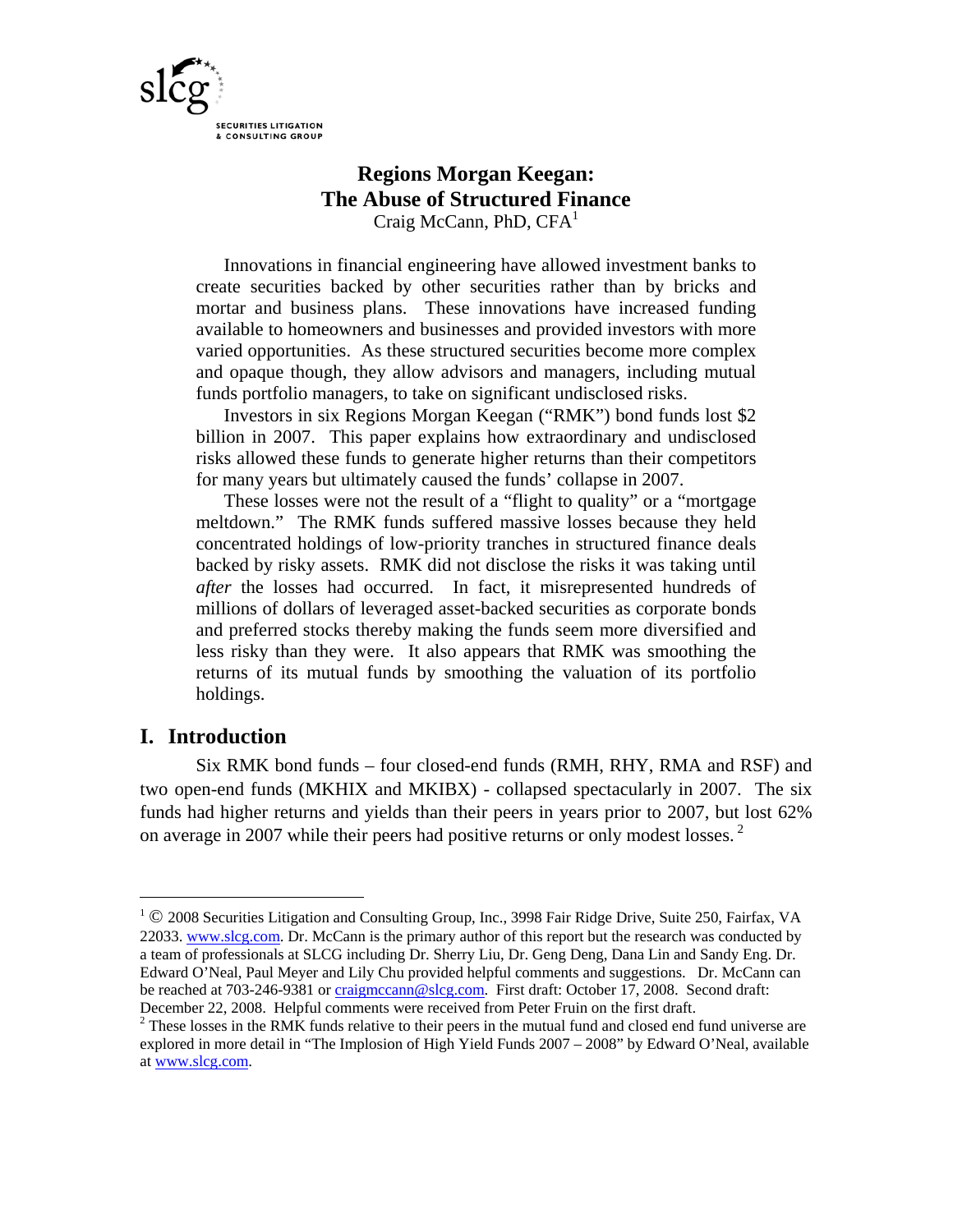The apparent superior performance of these funds in earlier years and the spectacular losses in 2007 resulted from the funds' holdings of hundreds of low-priority *tranches* of structured finance deals. The structured finance deals held by the RMK funds included *collateralized debt obligations* (CDOs), c*ollateralized mortgage obligations* (CMOs), and *asset-backed securitie*s (ABS). The low-priority tranches that RMK purchased significantly leveraged up investors' exposure to the credit risk in mortgages, loans and bonds backing the tranches. The funds' prospectuses did not disclose the extraordinary amount of credit risk to which fund shareholders were exposed as a result of the low-priority tranches the funds' portfolio manager was purchasing.

Section II describes the six funds and illustrates their reported returns. Section III explains why the structured finance securities purchased by the RMK funds were dramatically more risky than investors were led to believe from the disclosures in the funds' filings with the Securities and Exchange Commission. Section IV provides a few examples of the securities held in the RMK funds. Section V highlights some of the deficiencies in RMK's public filings.

## **II. Regions Morgan Keegan Bond Funds**

#### **A. Investors Lost Over \$2 Million in Six RMK Funds**

The six Regions Morgan Keegan bond funds that collapsed in 2007 are listed in Table 1a. The four closed-end funds were initially offered between June 24, 2003 and January 19, 2006 and had net assets of \$1.6 billion as of December 31, 2006. Morgan Keegan was the lead underwriter for the four closed-end fund offerings. The two openend funds were issued on March 22, 1999 and had net assets of \$2.2 billion as of December 31, 2006. The closed-end funds lost \$1 billion in market value in 2007. The open-end funds net assets declined even more although some of the decline was due to investors redeeming shares.

|                                         |              |                 | Table 1a              |                    |              |           |
|-----------------------------------------|--------------|-----------------|-----------------------|--------------------|--------------|-----------|
| <b>Regions Morgan Keegan Bond Funds</b> |              |                 |                       |                    |              |           |
| <b>Fund Name</b>                        | Ticker       | Inception       | Net Assets            |                    | 2007 Returns |           |
|                                         |              |                 | 12/31/2006 12/31/2007 |                    | Capital      | Total     |
|                                         |              |                 |                       |                    | Appreciation | Return    |
| Closed-end Funds                        |              |                 |                       |                    |              |           |
| High Income                             | <b>RMH</b>   | 6/24/2003       | \$311.6 m             | $$115.5 \text{ m}$ | $-70.7\%$    | $-65.5\%$ |
| Strategic Income                        | <b>RSF</b>   | 3/18/2004       | \$366.0 m             | \$134.2 m          | $-72.1%$     | $-67.2%$  |
| Advantage Income                        | <b>RMA</b>   | 11/8/2004       | $$423.8 \text{ m}$    | \$161.9 m          | $-71.6%$     | $-66.8%$  |
| M-S High Income                         | <b>RHY</b>   | 1/19/2006       | $$478.8 \text{ m}$    | $$159.5 \text{ m}$ | $-72.2%$     | $-65.4%$  |
|                                         |              |                 | $$1,580.2 \text{ m}$  | \$571.1 m          |              |           |
| Open-end Funds                          |              |                 |                       |                    |              |           |
| Select High Income                      | <b>MKHIX</b> | 3/22/1999       | \$1.251.6 m           | \$156.7 m          |              | $-58.4\%$ |
| Select Intermediate                     |              | MKIBX 3/22/1999 | $$913.8 \text{ m}$    | \$168.7 m          |              | $-49.6\%$ |
|                                         |              |                 | $$2,165.4 \text{ m}$  | \$325.4 m          |              |           |
|                                         |              |                 | $$3,745.6 \text{ m}$  | \$896.5 m          |              |           |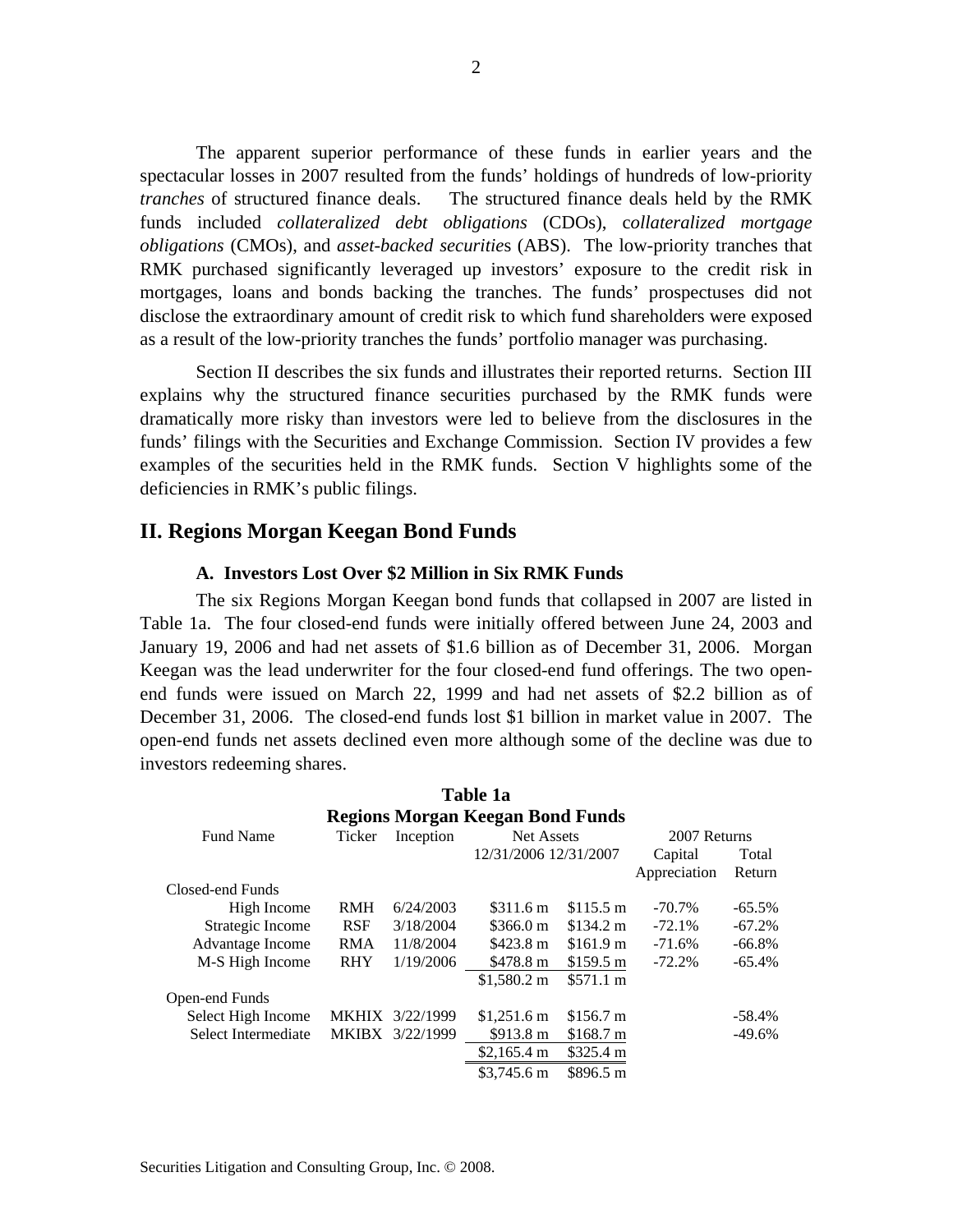The nearly \$3 billion drop in the funds' net assets reported in Table 1a are largely as a result of \$2 billion in losses on securities held in the mutual funds' portfolios. These portfolio securities losses along with our estimate of investor losses are listed in Table 1b.<sup>3</sup> Investors in these six funds lost more than \$2 billion between March 31, 2007 and March 31, 2008.

| Table 1b                                               |  |  |  |  |
|--------------------------------------------------------|--|--|--|--|
| <b>Investors in the Six RMK Funds Lost \$2 Billion</b> |  |  |  |  |
| From March 31, 2007 to March 31, 2008                  |  |  |  |  |

|                                 | Portfolio Securities <sup>4</sup> |                         | <b>Investor Losses</b> |                         |  |
|---------------------------------|-----------------------------------|-------------------------|------------------------|-------------------------|--|
| <b>Fund Name</b>                | Capital<br>Gain/Loss              | <b>Net</b><br>Gain/Loss | Capital<br>Gain/Loss   | <b>Net</b><br>Gain/Loss |  |
| <b>Advantage Income</b>         | \$(313,565,152)                   | \$(270,000,647)         | \$(379,307,019)        | \$(281,465,563)         |  |
| High Income                     | \$(224,919,545)                   | \$(194,593,637)         | \$(271,456,298)        | \$(238,037,475)         |  |
| <b>Strategic Income</b>         | \$(272,382,430)                   | \$(235,249,944)         | \$(327,115,002)        | \$(376,890,153)         |  |
| Multi-Sector High Income        | \$(363,776,576)                   | \$(317,940,696)         | \$(417,380,060)        | \$(327,419,955)         |  |
| Select High Income              | \$(458,786,433)                   | \$(415,321,470)         | \$(458,786,433)        | \$(415,321,470)         |  |
| <b>Select Intermediate Bond</b> | \$(404, 876, 746)                 | \$(370,825,120)         | \$(404,876,746)        | \$(370,825,120)         |  |
| Total                           | \$(2,038,306,882)                 | \$(1,803,931,514)       | $(\$2,258,921,558)$    | \$(2,009,959,736)       |  |

#### **B. The Losses Were Not From "Flight to Quality" or "Mortgage Meltdown"**

The losses suffered by investors in the RMK funds were not the result of a "flight to quality."5 The values of \$100 invested in each of the four RMK mutual funds on January 1, 2006 with re-invested dividends from January 1, 2006 to August 30, 2008 are plotted in Figure 1 along with Vanguard's High Yield fund<sup>6</sup> and two mutual funds which track the mortgage-backed securities. Investors who invested \$100 in RMK's closed-end funds on January 1, 2006 and reinvested their dividends had between \$13.23 and \$15.75 on August 30, 2008. The same \$100 invested on January 1, 2006 in Vanguard's high

 $3$  The portfolio securities losses for the two open-end funds are for the 10-month period from June 30, 2007 to April 30, 2008. Adding investment losses in these two funds during the period from March 31, 2007 to June 30, 2007 adds about \$100 million to the RMK funds' investment losses.

<sup>&</sup>lt;sup>4</sup> These losses are virtually all in the funds' holdings of low-priority, highly leveraged asset backed securities. The corporate bonds in the portfolios suffered only modest losses while the low-priority tranches became largely worthless.

 $<sup>5</sup>$  The "flight to quality" is said to have depressed the price of all securities with credit risk as investors sold</sup> high-yield securities to buy US Treasury securities.

<sup>&</sup>lt;sup>6</sup> The four closed-end bond funds benchmarked themselves to the Lehman Brothers Ba Index, an index of high yield corporate bonds. VWEHX tracks the Lehman Brothers Ba Index.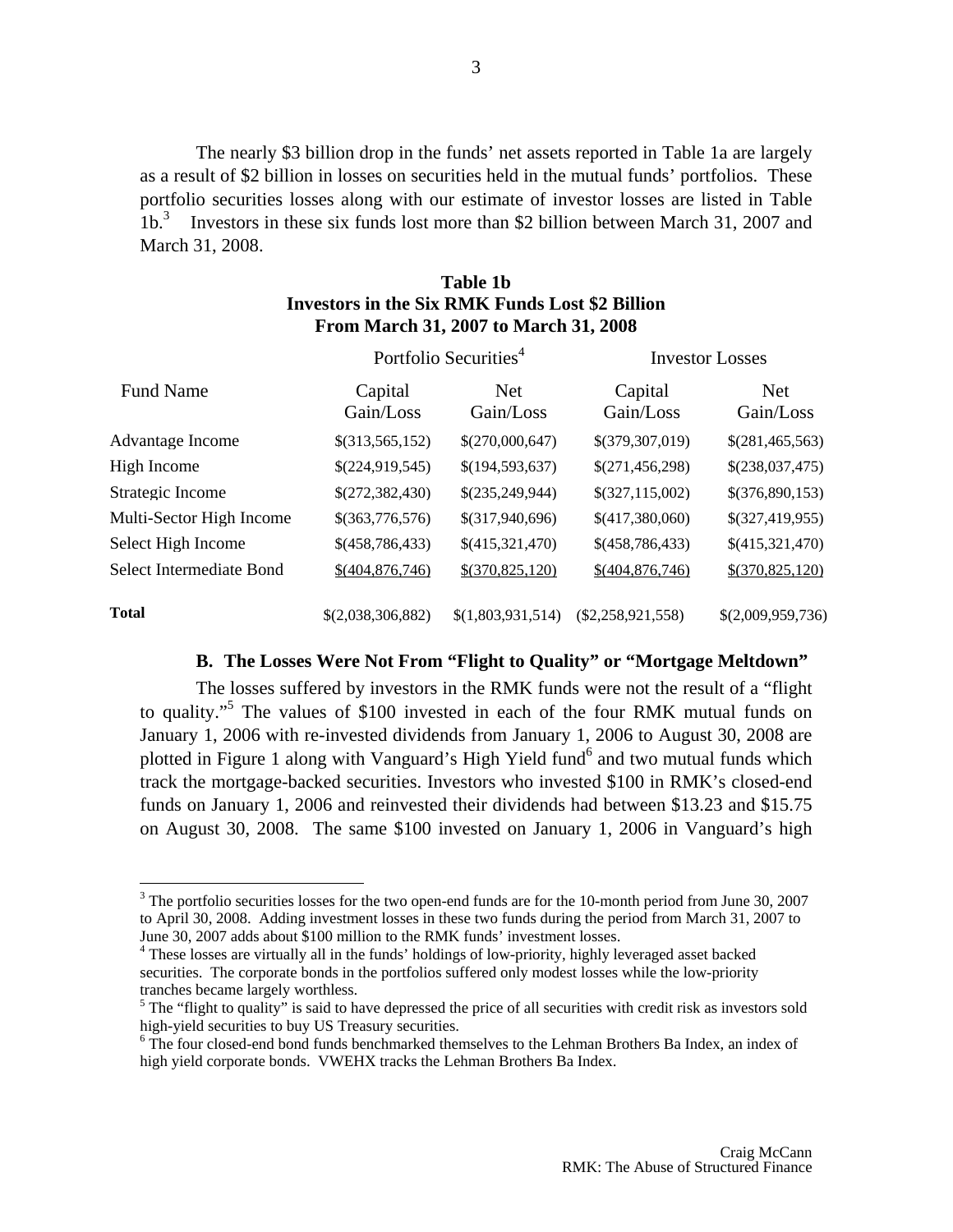yield bond fund with reinvested dividends was worth \$107.62 on August 30, 2008. The RMK losses were, therefore, not the result of a collapse in the high yield bond market.

The losses in the RMK funds were also not the result of a "mortgage meltdown." \$100 invested on January 1, 2006 in Fidelity's mortgage-backed securities mutual fund with reinvested dividends was worth \$104.45 on August 30, 2008; \$100 invested in PIMCO's mortgage-backed securities mutual fund on January 1, 2006 was worth \$115.62 on August 30, 2008.



The value of \$100 invested in the two open-end funds from January 1, 2006 to August 30, 2008 is plotted in Figure 2. These open-end funds tracked their claimed benchmarks more closely than did RMK's closed end funds until July 2007 and then fell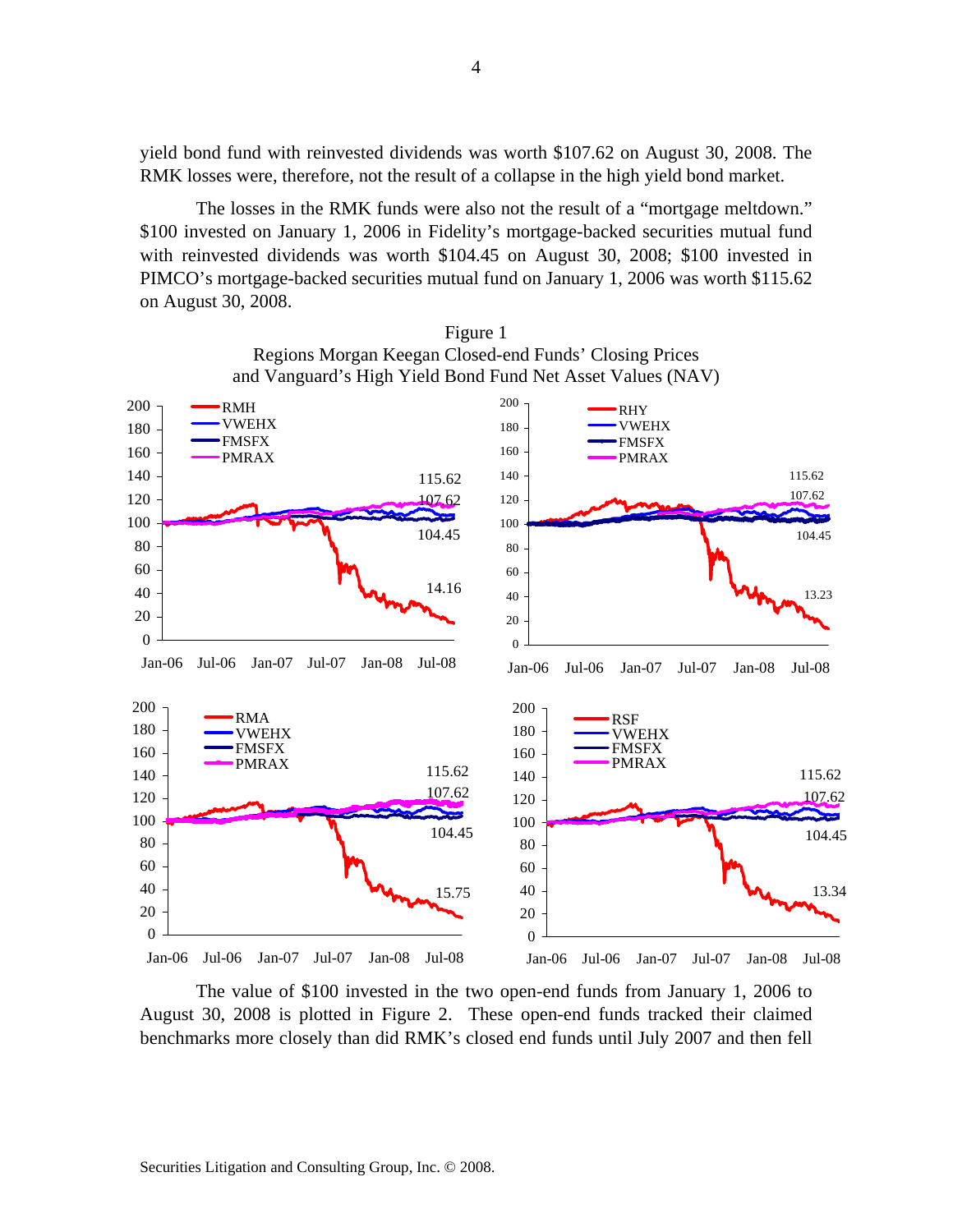off precipitously just like the closed-end funds.<sup>7</sup> As with the losses in the closed-end funds, the open-end funds' losses were not, the result of a "flight to quality" or a "mortgage meltdown."

Figure 2



#### **C. The Six RMK Funds Were Extraordinarily Risky**

Table 2 reports the standard deviation of daily returns for the four closed-end funds and the Vanguard fund that tracks the Lehman Brothers benchmark for three sixmonth periods ending September 30, 2006, March 31, 2007 and September 30, 2007.

|                                                   | Table 2             |                                                   |                       |
|---------------------------------------------------|---------------------|---------------------------------------------------|-----------------------|
| RMK Funds Were Much More Volatile Than Benchmarks |                     |                                                   |                       |
|                                                   |                     | (annualized standard deviations of daily returns) |                       |
|                                                   | April 2006 to       | October 2006 to                                   | April 2007 to         |
|                                                   | September 2006      | March 2007                                        | September 2007        |
| <b>RMH</b>                                        | 9.6% $(3.6 \times)$ | 20.6% $(8.0 \times)$                              | 55.0% $(12.3 \times)$ |
| <b>RSF</b>                                        | 7.1% $(2.7 \times)$ | 16.4% $(6.9 \times)$                              | 56.7% $(12.7 \times)$ |
| <b>RMA</b>                                        | 9.3% $(3.5 \times)$ | 16.2% $(6.3 \times)$                              | 54.4% $(12.7 \times)$ |
| <b>RHY</b>                                        | 8.2% $(3.1 \times)$ | 14.8% $(5.8 \times)$                              | 59.1% $(13.2 \times)$ |
| <b>MKHIX</b>                                      | 3.4% $(1.3 \times)$ | 3.5% $(1.4 \times)$                               | 21.8% $(4.9 \times)$  |
| Benchmark (VWEHX)<br>Benchmark $(HYG)$            | 2.7%                | 2.6%                                              | 4.5%<br>8.8%          |
| <b>MKIBX</b>                                      | 2.2% $(0.6 \times)$ | 2.4% $(0.6 \times)$                               | 15.7% $(3.4 \times)$  |
| Benchmark (VBIIX)                                 | 3.8%                | 4.0%                                              | 4.6%                  |

 $<sup>7</sup>$  The four closed-end funds had substantially the same investments as the Select High Income Fund</sup> (MKHIX) but were leveraged up approximately 33%. This leverage, in part, explains why the four closed end funds plotted in Figure 1 exceeded the value MKHIX plotted in Figure 2 in 2006.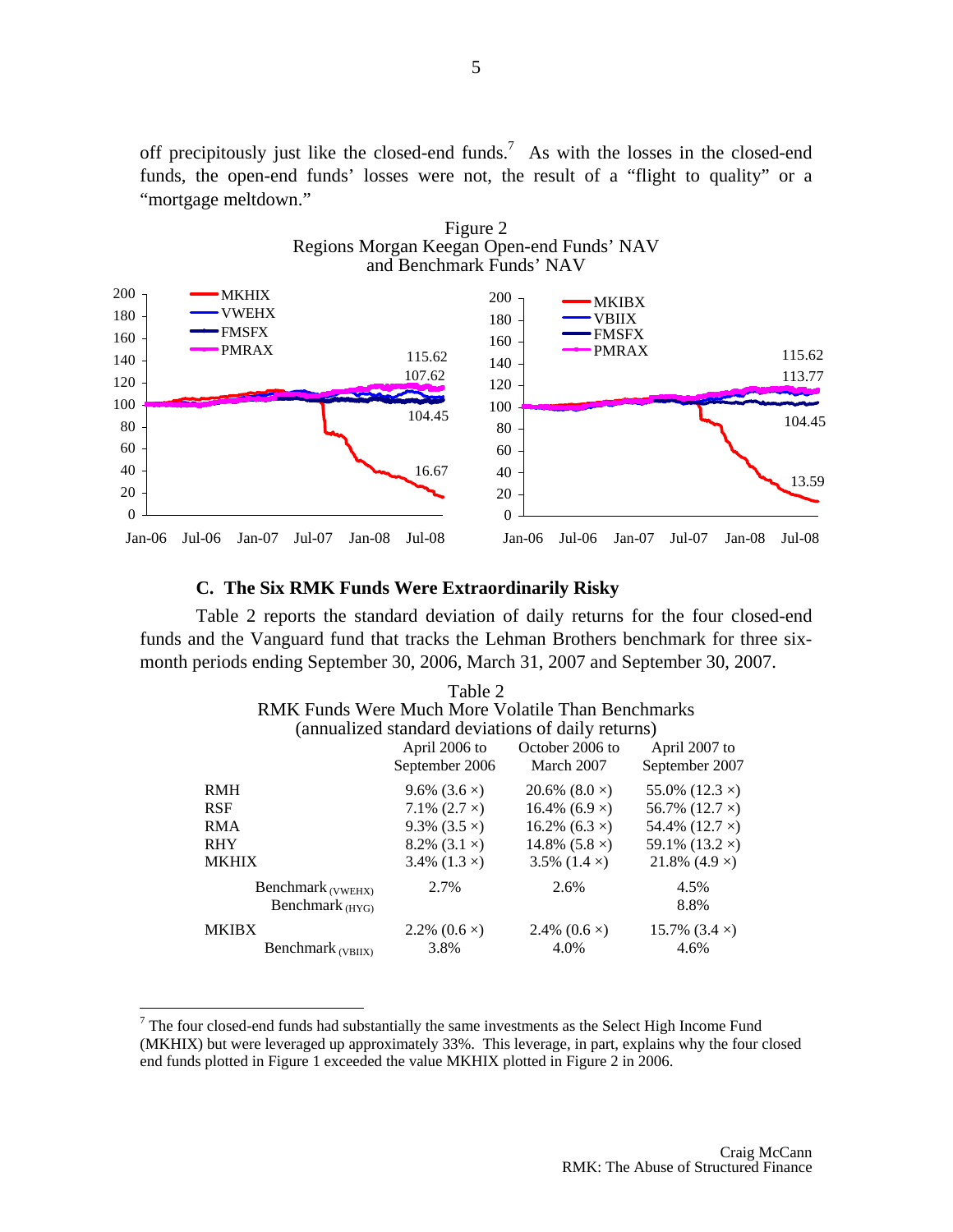The closed-end funds were substantially riskier than their benchmark even before the sharp declines in 2007. The RMK funds were three times as volatile as their benchmark from April 2006 to September 2006, and six times as volatile between October 2006 and March 2007 (even before the dramatic losses in the summer of 2007). From April 2007 to September 2007 the RMK funds were twelve times as volatile as their benchmark. $8<sup>8</sup>$ 

The statistics reported in Table 2 suggest that RMK was smoothing the NAV of its funds by not using reasonable estimates of market prices in its NAV calculations.

- From April 2007 to September 2007 when all five RMK high yield funds lost approximately the same amount, the open-end fund's NAV was only about 35% as volatile as RMK's four closed-end funds' market prices.
- The RMK closed-end fund's market prices were 232% more volatile than MKHIX's NAV during the 18 months covered by Table 2 even though they all held substantially the same portfolios. This suggests that MKHIX's true NAV was approximately twice as volatile as its reported NAVs.<sup>9</sup>
- Since RMK's closed-end funds had substantially the same portfolio holdings as its open-end fund and placed the same values on the individual holdings in their periodic reports, Table 2 suggests that RMK misstated the valuations of its closed end funds as well. $^{10}$
- The RMK open-end high yield fund, MKHIX, was only 1.4 times as volatile as the Vanguard fund that tracks the Lehman Brothers benchmark from April 2006 to March 2007 but was 4.9 times as volatile after March 31, 2007 even though MKHIX's portfolio holdings did not change that much during this time period. $^{11}$

 $8$  The Vanguard fund used to benchmark the RMK closed-end funds is an open-end fund. HYG, an early ETF that tracks the high yield bond market, IPO'ed on April 11, 2007. The annualized volatility of HYG's daily returns from April 11, 2007 to September 30, 2007 was 8.8%. During this period RMK's closed-end funds were more than 6 times as volatile as the directly comparable HYG. Only a small part of the extraordinary volatility in the closed end funds can be attributed to the leverage in those funds.

<sup>&</sup>lt;sup>9</sup> Jeffrey Pontiff, "Excess Volatility and Closed-End Funds," *American Economic Review March 1997 pp.* 155-169. Closed-end funds are typically 65% more volatile than their NAVs so, other things equal, the four RMK high yield closed-end funds will be 65% more volatile than the Vanguard open end fund used as a benchmark if the RMK portfolios are typical of high yield bond mutual funds.

 $10$  The suggestion that RMK was smoothing its valuations is consistent with the substantial devaluations applied by the funds' subsequent portfolio managers.

<sup>&</sup>lt;sup>11</sup> Though the volatility of the mutual funds in the period prior to the losses was not drastically different from the benchmark, there was at least one very strong warning sign of the ultra-high level of risk being taken on in the mutual fund portfolios. Edward O'Neal finds that the yield on the RMK Select High Income Fund in the  $2004 - 2006$  period was far higher than that of other high yield mutual funds,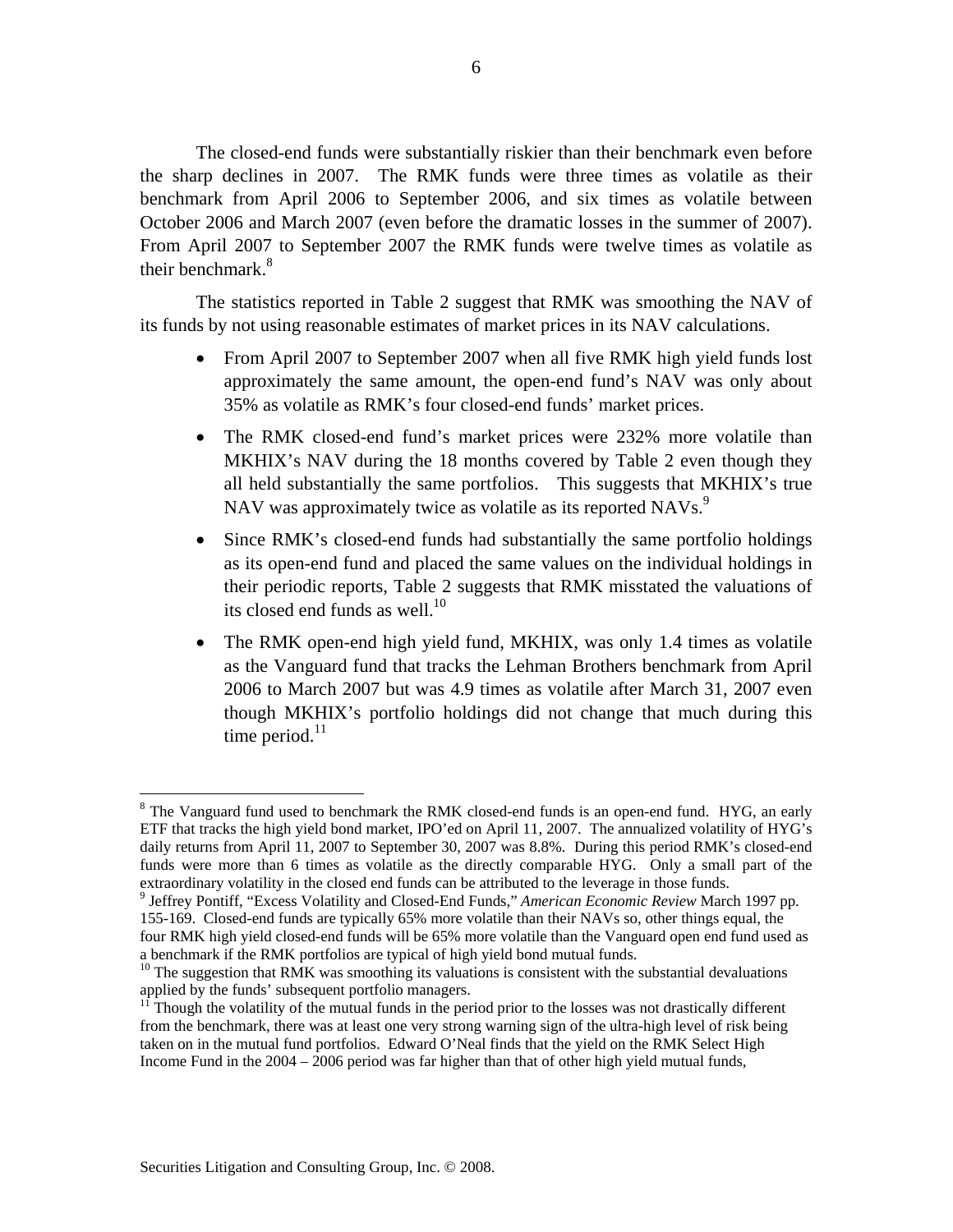# **III. Asset-backed Securities**

#### **A. Pass-through Asset-backed Securities**

The simplest asset-backed securities are pass-through securities. Collateral assets are contributed to a trust which issues undifferentiated securities. Investors who purchase these securities receive a pro-rata share of the net cash flows from the underlying pool of collateral assets. A wide range of assets including residential mortgages, credit card debt, automobile loans and aircraft leases have been used as collateral to issue securities. The process of issuing securities backed by pools of assets is referred to as *securitization* and the underlying assets are said to be securitized. *Residential mortgage-backed securities* (RMBS) were the first, and remain a common, pass-through security.

Investors in pass-through securities are exposed to the risks of the underlying assets. Asset-backed securities have interest rate risk, credit risk and prepayment risk because of the behavior of borrowers and the features of the mortgages, loans or contracts. For example, a pool of mortgages has the interest rate risk, prepayment risk and credit risk of the individual mortgages in the pool. If 100 investors each purchase 1/100th interest in a pool of mortgages, the owner of each interest bears the same interest rate risk, prepayment risk and credit risk as the owners of the other interests and collectively they own all the risks of the entire portfolio.

#### **B. Structured Finance Asset-backed Securities (CMO/CDO/ABS)**

The cash flows coming out of a portfolio of assets – whether they are residential mortgages, credit card debt, auto loans or aircraft leases – do not have to be paid out in the strictly pro rata fashion of pass-through securities. In securitization, the issuer customizes the to-be-issued securities and defines payment priorities and loss protection levels among them. These customized classes of securities backed by a common pool of assets are referred to as tranches after the French word for "slice". It is common for the tranches to receive payments sequentially and to suffer losses in the reverse order sequentially.

As long as every dollar of principal and interest received from the underlying assets after servicing costs – but not a dollar more – is allocated to a security holder (or to the residual or equity interest), any pool of underlying assets, however homogenous, can support a wide variety of complex structured securities. When issuers create classes of securities that have less than a pro rata share of interest rate, credit or prepayment risk in the underlying pool of assets, they have to include classes with more than a pro rata share

indicating that the risk of this fund was clearly evident in the years prior to the fund's meltdown. See "The Implosion if High Yield Funds 2007 – 2008" available at www.slcg.com.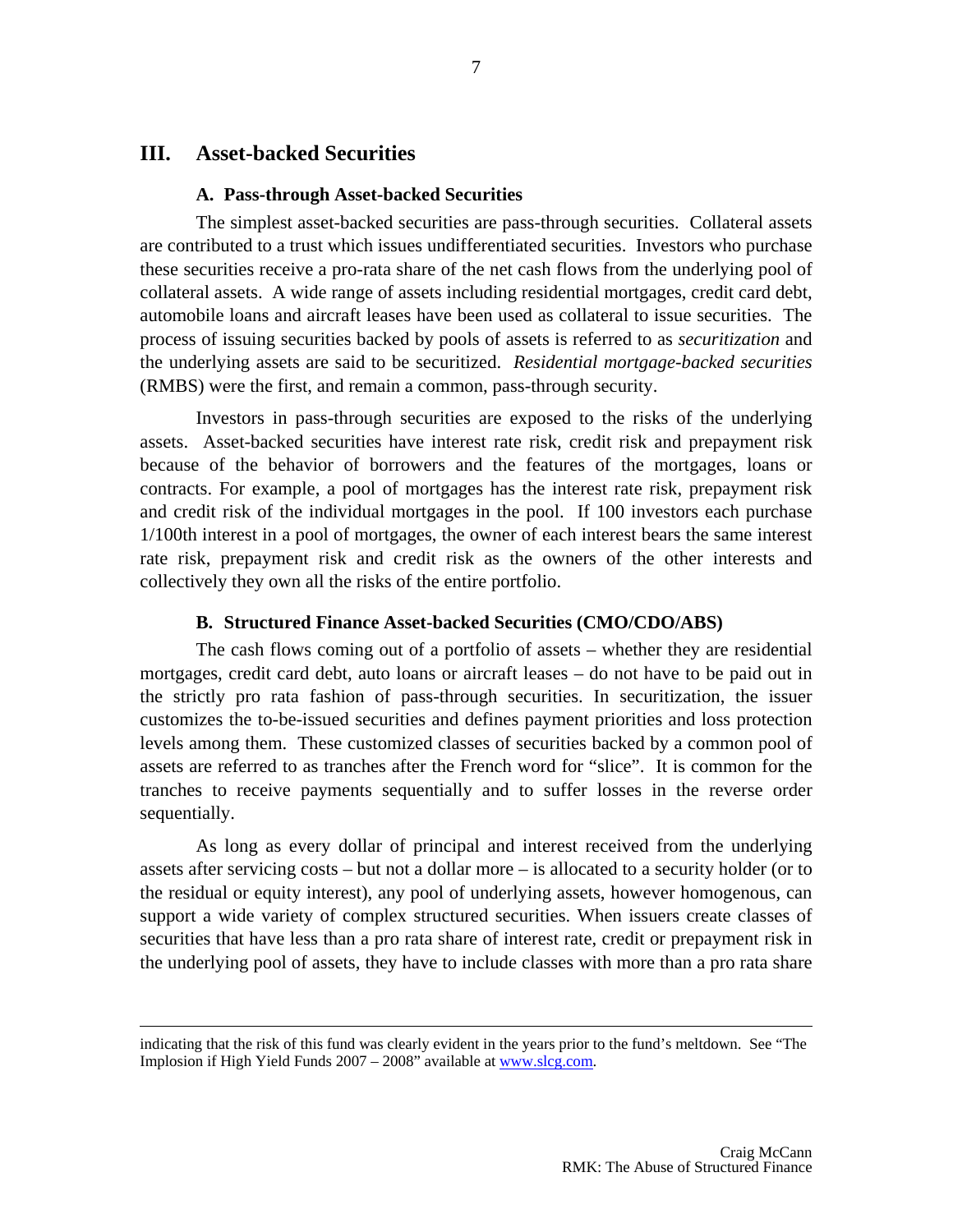of interest rate risk, credit or prepayment risk in the same deal since the underlying assets are the only source cash flows for the tranches. $^{12}$ 

#### **C. Synthetic Asset-backed Securities**

The asset-backed securities described above are *cash* asset-backed securities; these securities hold underlying portfolios of assets that expose investors to risks and generate payoffs. Synthetic asset-backed securities - synthetic CDOs, for example - do not actually hold the underlying debt that generates the risk and risk premia. Instead, the issuer of a synthetic CDO invests the proceeds from issuing tranched securities in highquality assets such as treasury securities or AAA-rated securities, which is used as collateral for the tranched securities issued and takes on the credit risk associated with an underlying virtual debt portfolio through the use of credit default swaps  $(CDS)$ .<sup>13</sup>

#### **D. Tranching and the Impact of Defaults**

The impact of structuring securities and prioritizing losses from a pool of underlying assets on the returns to investors can be illustrated with a simple example. Consider a mutual fund company holding \$1 million in each of 200 corporate BBB-rated bonds and issuing \$200 million in undifferentiated securities. An investor who purchases \$2 million of the issued securities will receive 1% of the principal and interest payments paid by the underlying bonds less the issuer's expenses. The investor will also suffer 1% of any credit losses on the bonds. If one of the corporate bonds defaults and half the face value is recovered, the net assets of the fund will drop by \$500,000 and the interest proceeds will fall by the difference between the interest previously paid on the defaulted bond and the interest that will be received on the re-invested recovered proceeds. If our example portfolio suffers two defaults per year and the mutual fund company recovers 50% of the face value of the defaulted bonds, the mutual fund's assets will be reduced by 0.5% per year as a result of the defaults and will be receiving only roughly 99% of the

 $12$  For a complete discussion of the securitization of mortgage-backed securities, see Adam B. Ashcraft and Til Schuermann, "Understanding the Securitization of Subprime Mortgage Credit," *Federal Reserve Bank of New York Staff Reports*, Staff Report no. 318, March 2008.<br><sup>13</sup> I say *virtual* bond portfolio because the bond portfolio may not be held by any party to the transactions.

The CDS is a bet on the value of these bonds. The tranching is also *virtual* in that, unlike cash CDOs, synthetic CDOs do not need to be fully subscribed for a deal to close. A tranche in a synthetic CDO can be completely customized without regard to other tranches which might be created from the same portfolio of reference securities.

A CDS is one of many types of credit derivatives that transfer credit risk from one party to another. Under the CDS the credit protection buyer makes periodic payments (the CDS premium) to the credit protection seller in exchange for a contingent payment triggered by a credit event such as a default on the underlying debt. Interest and principal from the portfolio of risk free securities combined with credit default swap premiums paid by the credit protection buyer are used to pay interest and principal to the synthetic CDO investors.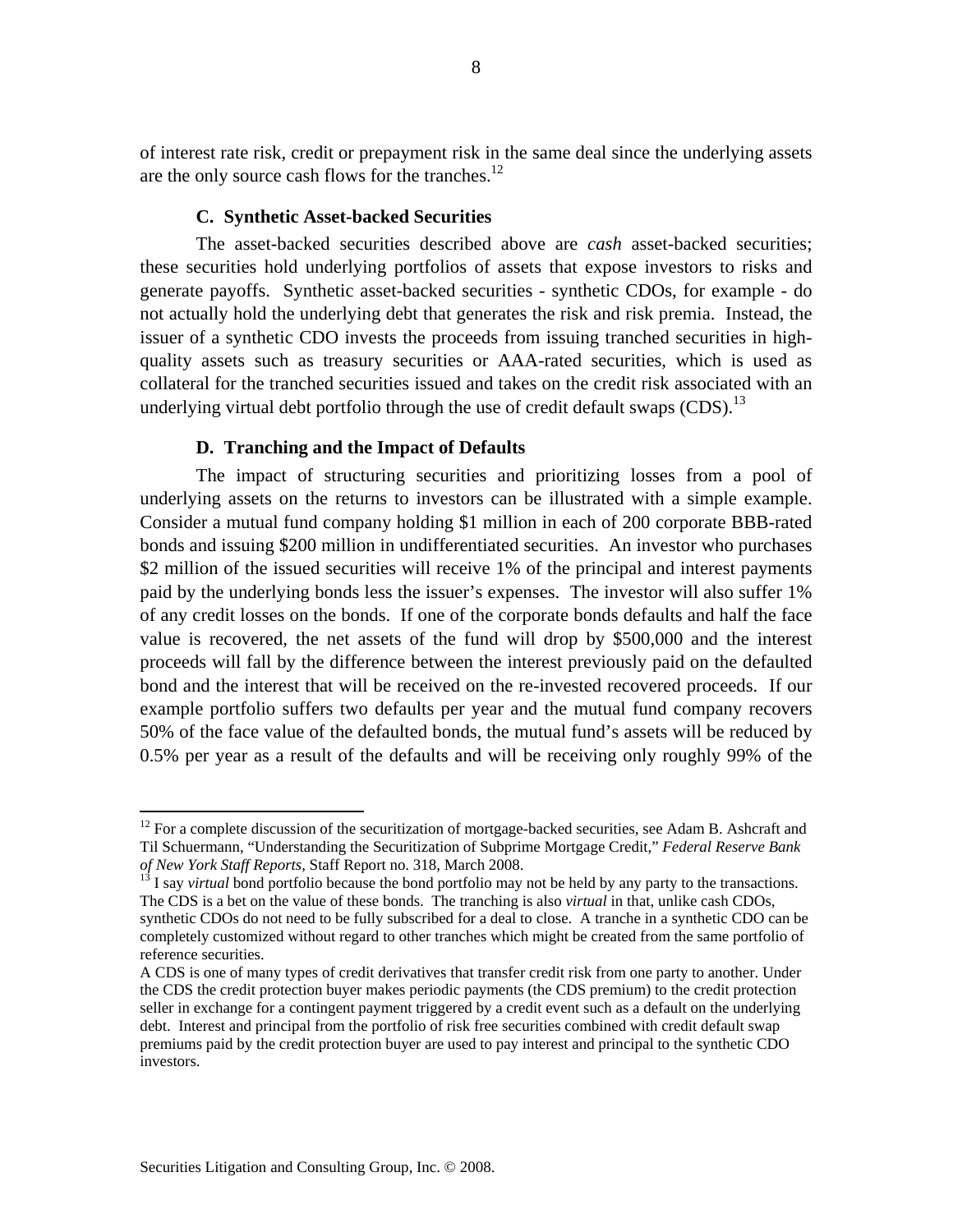portfolio's weighted-average coupon interest. Five or even ten defaults in a portfolio of 200 bonds do not have much impact on the returns investors receive.

Now consider the same portfolio of bonds being held in a trust and used as collateral to back \$200 million of three classes of securities. The first class of securities – Class A – has a face value of \$150 million. There are also \$45 million face value of Class B securities and \$5 million face value of Class M securities. Class A investors receive scheduled principal and interest payments before Class B investors who receive their principal and interest payments before Class M investors receive any payments. Once any overcollateralization and excess interest is consumed, the principal value of the Class M securities is written down as defaults in the underlying portfolio of assets occur.<sup>14</sup> After the Class M securities are written down to zero, the Class B securities start suffering write-downs with further defaults in the underlying assets.

Given the default and recovery rates assumed above, the Class M securities will be written down to zero within 5 or 10 years and so the interest received on the securities - and/or the discount in price paid for them - will have to compensate for this risk. If defaults increase and/or recovery rates decline, the Class M securities will be written down even faster and the interest received on the Class M securities will decrease more rapidly than expected as the principal is written down. Thus, the defaults in the bond portfolio which had relatively minimal impact on the investors in undifferentiated shares can have a dramatic effect on investors in low-priority tranches of structured deals. The magnification of the impact of defaults in the underlying portfolio on the value of the tranche is leverage of the underlying assets' credit risk.

## **E. Risk Calculation Example: Synthetic CDOs**

 $\overline{a}$ 

Investing in the low-priority tranches - like the M tranche in our example and most of the securities held in RMK's 6 funds - is extremely risky. If the tranches are fairly priced, their prices will reflect the expected value of cash flows discounted at a rate which reflects their risk. Other things equal, a tranche will be worth more the better the quality and diversification of the collateral assets and the more credit support the tranche receives from lower tranches, overcollateralization, excess interest or other credit enhancements. If defaults turn out to be higher than predicted by the models, the lowpriority tranches get written down more rapidly. The negative impact on face value is foreshadowed by declines in the market value of the tranche.

<sup>&</sup>lt;sup>14</sup> Overcollateralization occurs when the value of the underlying assets backing a deal exceeds the face value of the tranches issued. Initial losses occurring in the underlying assets will not cause write-downs to the tranches until the underlying assets are written down enough that the overcollateralization is eliminated. Also, in most deals the interest received on the underlying pool of assets is expected to exceed the interest paid to investors in the tranche. This excess interest is available in some deals to partially protect investors against initial losses in the underlying assets.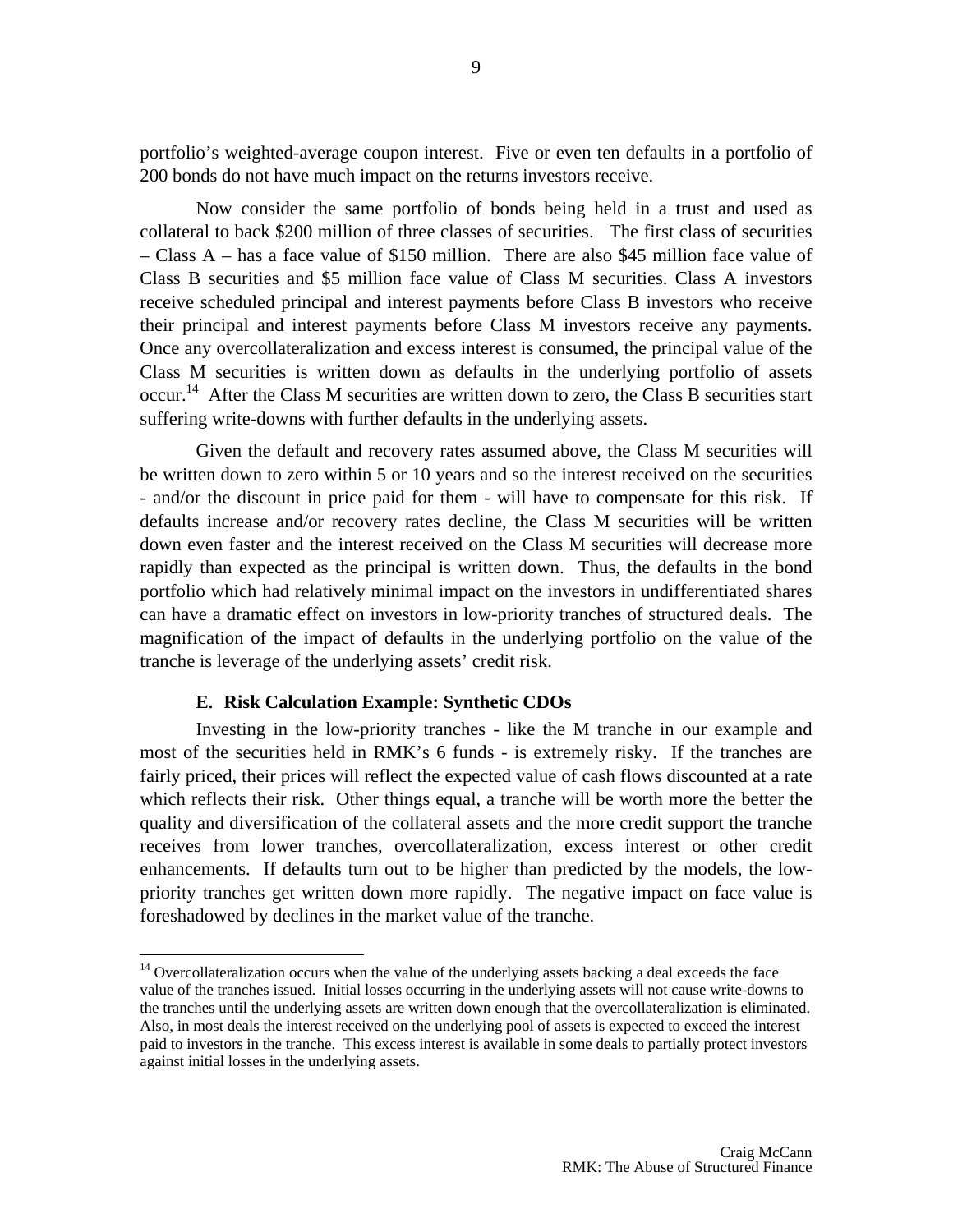To illustrate the use of tranching to redistribute credit risk, consider the 10-year synthetic CDO described in Table 3.

| Table 3               |                       |            |             |          |            |  |
|-----------------------|-----------------------|------------|-------------|----------|------------|--|
|                       | Example Synthetic CDO |            |             |          |            |  |
|                       | Capital Structure     |            |             |          |            |  |
|                       |                       |            |             | Expected | Unexpected |  |
| Tranche               | Face Value            | Par Spread | Sensitivity | Loss     | Loss       |  |
| A                     | \$90,000,000          | 0.13%      | $-2.3%$     | 1.4%     | 5.7%       |  |
| B                     | \$7,000,000           | 3.75%      | $-27.1%$    | 32.7%    | 73.1%      |  |
| M                     | \$1,000,000           | 8.98%      | $-34.6%$    | 59.5%    | 107.0%     |  |
| Equity                | \$2,000,000           | 17.40%     | $-37.9%$    | 77.9%    | 113.2%     |  |
|                       | \$100,000,000         |            |             |          |            |  |
| <b>Bond Portfolio</b> | \$100,000,000         | 0.60%      | $-4.2%$     | 5.7%     | 12.2%      |  |

The CDO references a portfolio of 100 corporate bonds, with a credit default spread on the bonds of 0.60% (corresponding to an annual 1% failure rate on the bonds) and a correlation of defaults across the bonds is 0.30. The CDO issues four classes of securities. The \$90 million A tranche is the most senior and receives its scheduled principal and interest payments before the other tranches. The A tranche suffers principal write downs only after the equity, M and B tranches are written off completely. The \$7 million B tranche is the next most senior and receives its scheduled principal and interest payments after the A tranche has received its scheduled payments but before the equity

and M tranches and suffers principal write downs only after the equity and M tranches are written off completely.

We calculate four standard risk measures for each tranche and for the entire bond portfolio.<sup>15</sup> The first risk measure is the sensitivity of the market value of each tranche to changes in credit spreads compared to the sensitivity of the underlying bond portfolio. A 0.60% increase in the credit spread on the underlying bonds (corresponding to an increase in the annual failure rate on the bonds from 1% to 2%) would cause a 4.2% drop in



<sup>&</sup>lt;sup>15</sup> Michael S. Gibson, "Understanding the Risk of Synthetic CDOs" Federal Reserve Board working paper available at http://www.federalreserve.gov/pubs/feds/2004/200436/200436pap.pdf. The risk analysis is slightly sensitive to assumptions about default rates, recovery rates, credit spreads and correlations. This example is similar to the IndyMac 2005-C M11 tranche described below which was the first-to-lose 1% of the capital structure in a deal with 2% overcollateralization.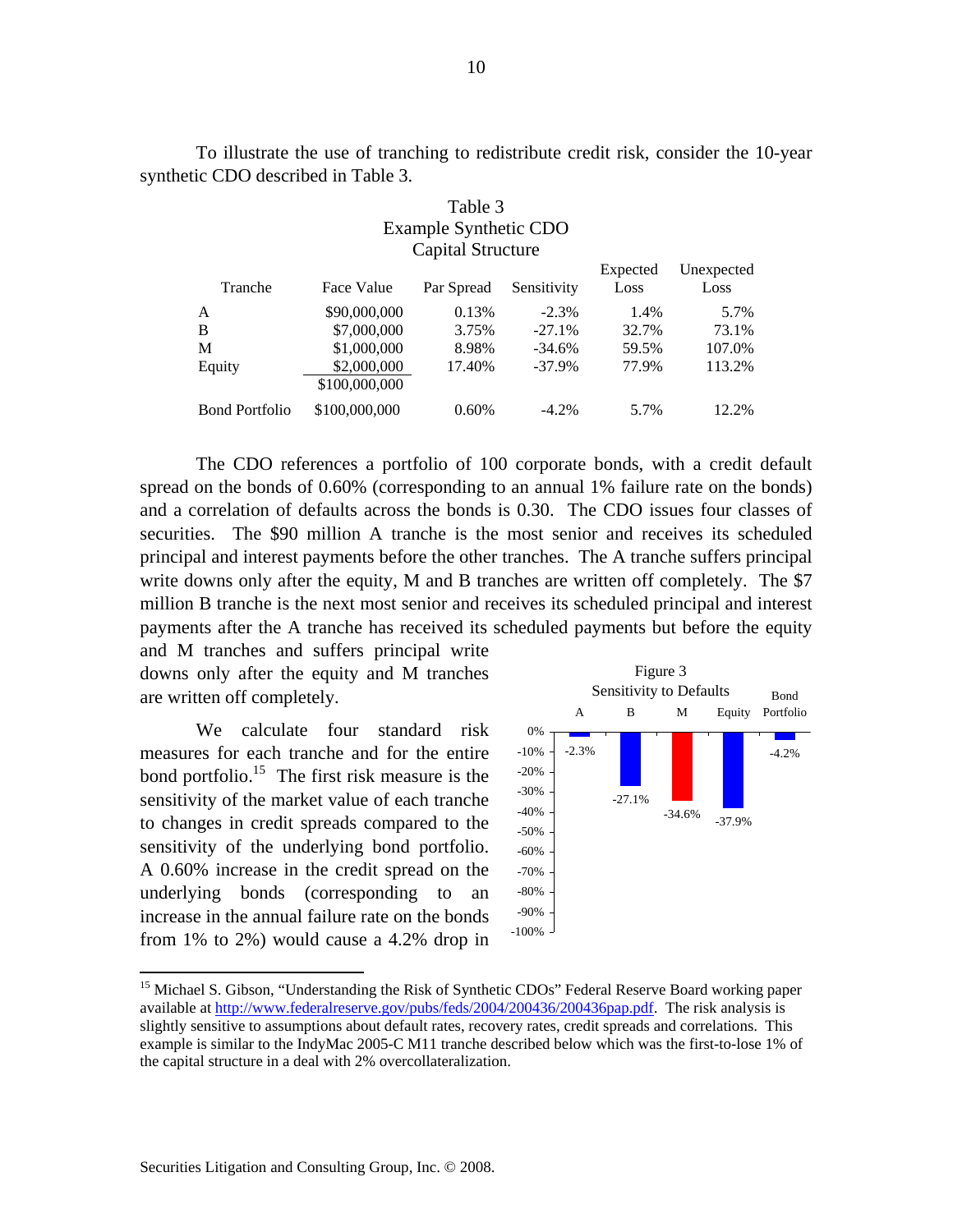the value of the bond portfolio but would cause a 34.6% drop in the value of the M tranche. *See* Figure 3. By this measure, the M tranche is 8.2 times as risky as the underlying assets. Notice that even though the A tranche is 90% of the capital structure it only drops in value half as much as the bond portfolio because 10% of the capital structure bears half the losses.

 The second risk measure is the expected loss on the issue date over the life of the tranche. The expected capital loss on the underlying assets over 10 years is 5.7% while the expected loss on the M tranche is 59.5%. *See* Figure 4. By this measure, the M tranche is 10.4 times as risky as the underlying assets and more than 40 times as risky as the A tranche.

The third risk measure is the loss suffered if credit losses on the underlying bonds were one standard deviation greater than expected. This is referred to as the unexpected loss although it is not that unusual since roughly 15% of the time the losses are expected to be greater than the unexpected loss. The unexpected loss on the underlying portfolio over 10 years is 12.2% while the unexpected loss on the M tranche is a greater than 100%. By this measure, the M tranche is more than 8 times as risky the underlying bond portfolio and 19 times as risky as the A tranche. See Figure 5.

The fourth risk measure is the additional interest above LIBOR required to compensate for the credit risk in the security. This is referred to as the par spread and was 0.60% for the bond portfolio. The par spread for the A tranche is only 0.13% reflecting the credit support (protection from credit losses) it receives from the more junior tranches. The 8.98% par spread for the M tranche is 15 times the par spread on the underlying bonds, reflecting the leveraged credit risk born by the M tranche. See Figure 6.

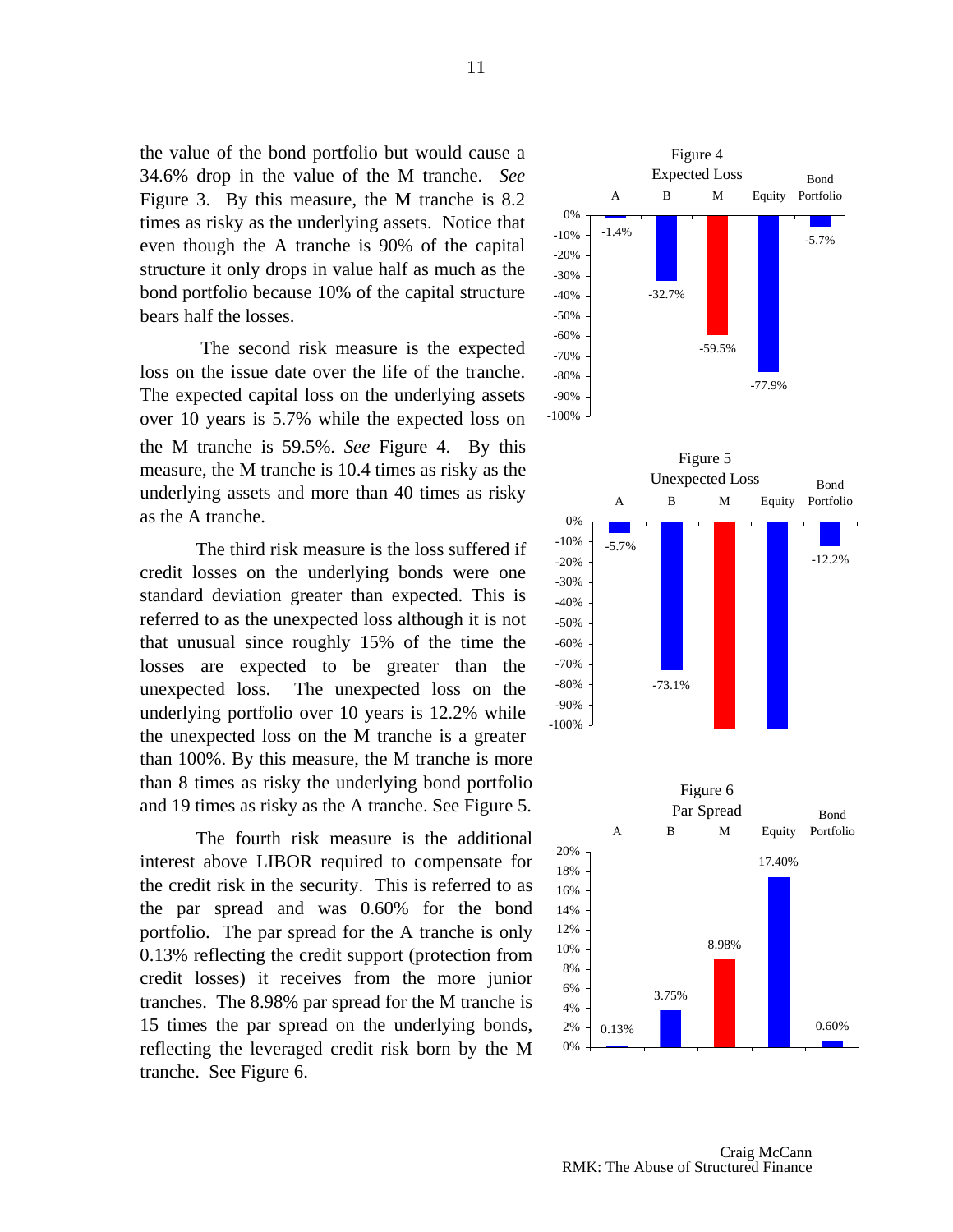The M tranche in our illustration had 10 to 15 times as much credit risk as the underlying bonds. Even the B tranche in our illustration had 6 times as much credit risk as the underlying bond portfolio. As we will see next, virtually all of the RMK holdings had as much leveraged credit risk as the B and M tranches - and some of RMK holdings had as much credit risk as in the Equity tranche - in our example

## **IV. The RMK Fund's Portfolio Holdings**

#### **A. RMK Misrepresented its Funds' Asset Allocations**

We have analyzed the portfolio holdings for the six RMK funds and determined that they all held heavy concentrations of highly leveraged, low-quality debt. RMK purchased low-priority tranches in asset-backed and mortgage-backed securities deals. These tranches are virtually always the smallest slices in a deal because the issuer is trying to create larger slices of the more marketable senior slices. RMK frequently purchased all or almost all these relatively small, unique tranches. As a result of the mutual funds' portfolio manager's investment decisions, the funds' holdings were illiquid and could not be valued by reference to market prices of substantially similar assets.

We also found that Regions Morgan Keegan misrepresented \$446 million on asset-backed securities as corporate bonds and preferred stocks. For example, RMK significantly understated the extent of RHY's holdings of asset-backed and mortgagebacked securities. Regions Morgan Keegan reported RHY's portfolio holdings on March 31, 2007 as summarized in Table  $4a^{16}$ .

|                                 | March 31, 2007  |          |                 |          |
|---------------------------------|-----------------|----------|-----------------|----------|
| As Reported by RMK<br>Corrected |                 |          |                 |          |
| <b>Asset-backed Securities</b>  | \$364,472,540   | $77.7\%$ | \$431,970,558   | 92.1%    |
| Corporate Bonds                 | \$174,108,322   | 37.1%    | \$129,527,163   | 27.6%    |
| <b>Common Stocks</b>            | \$54,977,849    | 11.7%    | \$54,977,849    | 11.7%    |
| <b>Preferred Stocks</b>         | \$25,436,859    | $5.4\%$  | \$2,520,000     | $0.5\%$  |
| Cash                            | \$2,202,458     | 0.5%     | \$2,202,458     | $0.5\%$  |
| <b>Gross Assets</b>             | \$621,198,028   | 132.5%   | \$621,198,028   | 132.5%   |
| Margin Debt                     | \$(152,319,346) | $-32.5%$ | \$(152,319,346) | $-32.5%$ |
| <b>Net Assets</b>               | \$468,878,682   | 100%     | \$468,878,682   | 100%     |

| Table 4a                                                     |
|--------------------------------------------------------------|
| RHY Misrepresented \$67.5 Million of Asset-Backed Securities |
| March 31, 2007                                               |

<sup>&</sup>lt;sup>16</sup> RHY's net assets could be, and were, leveraged 33%. Thus, investors in RHY were exposed to leveraged credit risk implicit in the portfolio's asset-backed securities holdings, further leveraged by the explicit borrowings.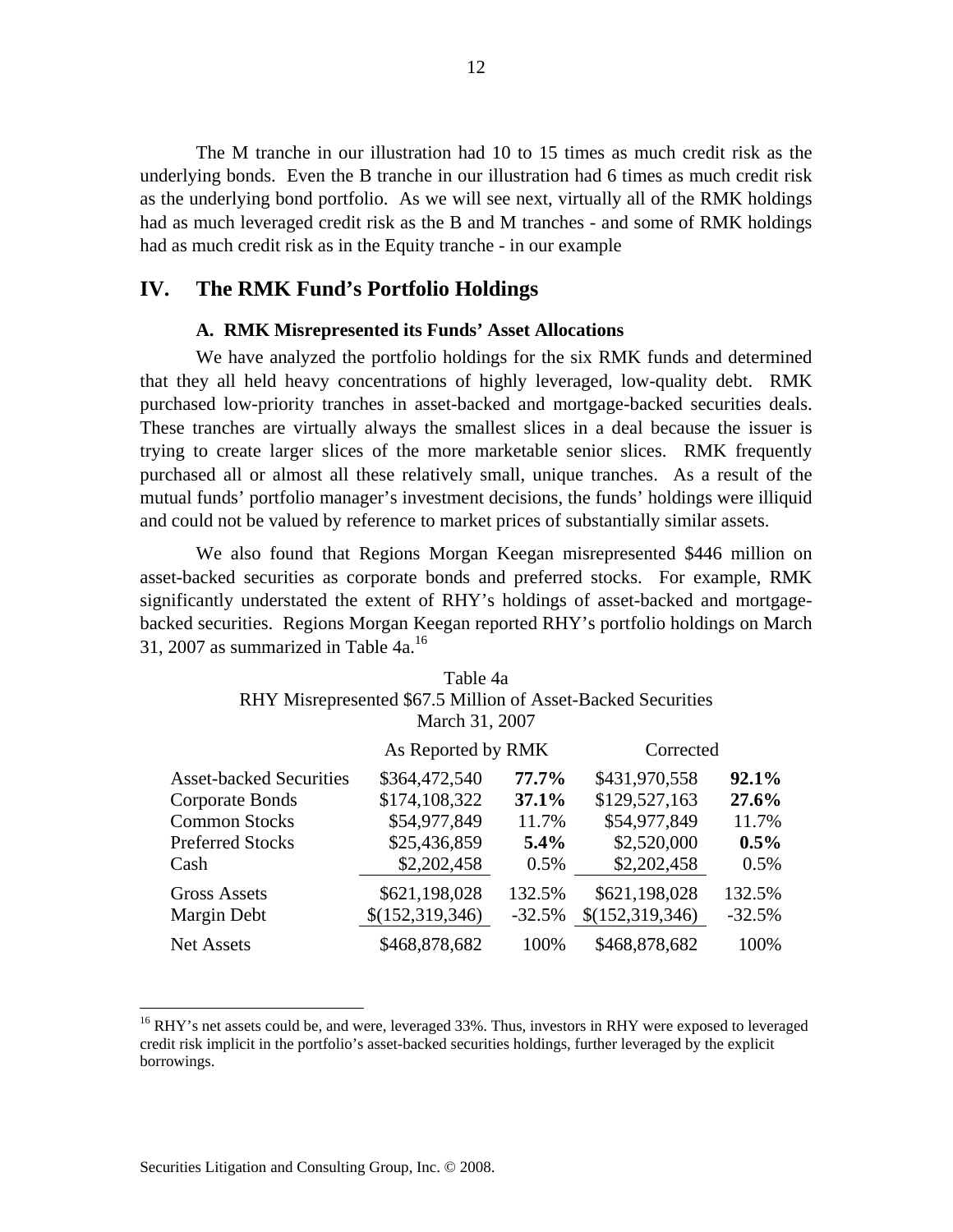\$67.5 million of securities held by RHY RMK reported as corporate bonds or preferred stocks on March 31, 2007 were actually asset-backed or mortgage-backed securities. Virtually all of the securities RMK classified as "Corporate Bonds – Special Purpose Entities" are asset-backed securities. Similarly, almost all the securities RMK classified as "Preferred Stocks" are equity tranches – i.e. the most highly leveraged tranches – in asset-backed deals.<sup>17</sup> The asset-backed securities' offering documents and ratings agencies' releases clearly identify the securities RMK misclassified as assetbacked securities. RMK acknowledged its prior misclassification of these securities when it reclassified any remaining holdings in March 2008. RHY actually held 92.1%, not 77.7%, of its net assets in asset-backed and mortgage-backed securities on March 31, 2007.

Table 4b lists the Advantage Income funds' holdings on March 31, 2007 as reported by RMK and as corrected. RMK misrepresented \$59.3 million of RMA's asset backed securities on March 31, 2007 as corporate bonds or preferred stocks.

|                                | $1$ and $+0$                                                 |          |                 |          |
|--------------------------------|--------------------------------------------------------------|----------|-----------------|----------|
|                                | RMA Misrepresented \$59.3 Million of Asset-Backed Securities |          |                 |          |
|                                | March 31, 2007                                               |          |                 |          |
|                                | As Reported by RMK                                           |          | Corrected       |          |
| <b>Asset-backed Securities</b> | \$306,132,730                                                | 73.4%    | \$365,461,619   | 87.6%    |
| Corporate Bonds                | \$163,210,458                                                | 39.1%    | \$122,467,428   | 29.4%    |
| <b>Municipal Bonds</b>         | \$787,500                                                    | 0.2%     | \$787,500       | 0.2%     |
| <b>Common Stocks</b>           | \$50,057,309                                                 | 12.0%    | \$50,057,309    | 12.0%    |
| <b>Preferred Stocks</b>        | \$20,965,859                                                 | $5.0\%$  | \$2,380,000     | $0.6\%$  |
| Cash                           | \$10,895,909                                                 | 2.6%     | \$10,895,909    | 2.6%     |
| Gross Assets                   | \$552,049,765                                                | 132.4%   | \$552,049,765   | 132.4%   |
| Margin Debt                    | \$(135,051,124)                                              | $-32.4%$ | \$(135,051,124) | $-32.4%$ |
| <b>Net Assets</b>              | \$416,998,641                                                | 100%     | \$416,998,641   | 100%     |

| Table 4b                                                     |
|--------------------------------------------------------------|
| RMA Misrepresented \$59.3 Million of Asset-Backed Securities |
| March 31, 2007                                               |

Table 4c lists the High Income funds' holdings on March 31, 2007 as reported by RMK and as corrected. RMK misrepresented \$44.1 million of RMH's asset backed securities on March 31, 2007 as corporate bonds or preferred stocks.

<sup>&</sup>lt;sup>17</sup> Preference shares are not preferred stock. Preferred stock is typically more risky than corporate bonds but less risky than common stock. Preference shares in asset-backed securities deals on the other hand are equivalent to purchasing the entire portfolio of underlying assets with a margin loan equal to the face value of the other tranches offered and with margin interest payments equal to the interest paid to investors in the tranches. Preference shares thus are investments in the underlying assets leveraged up 50 or more times.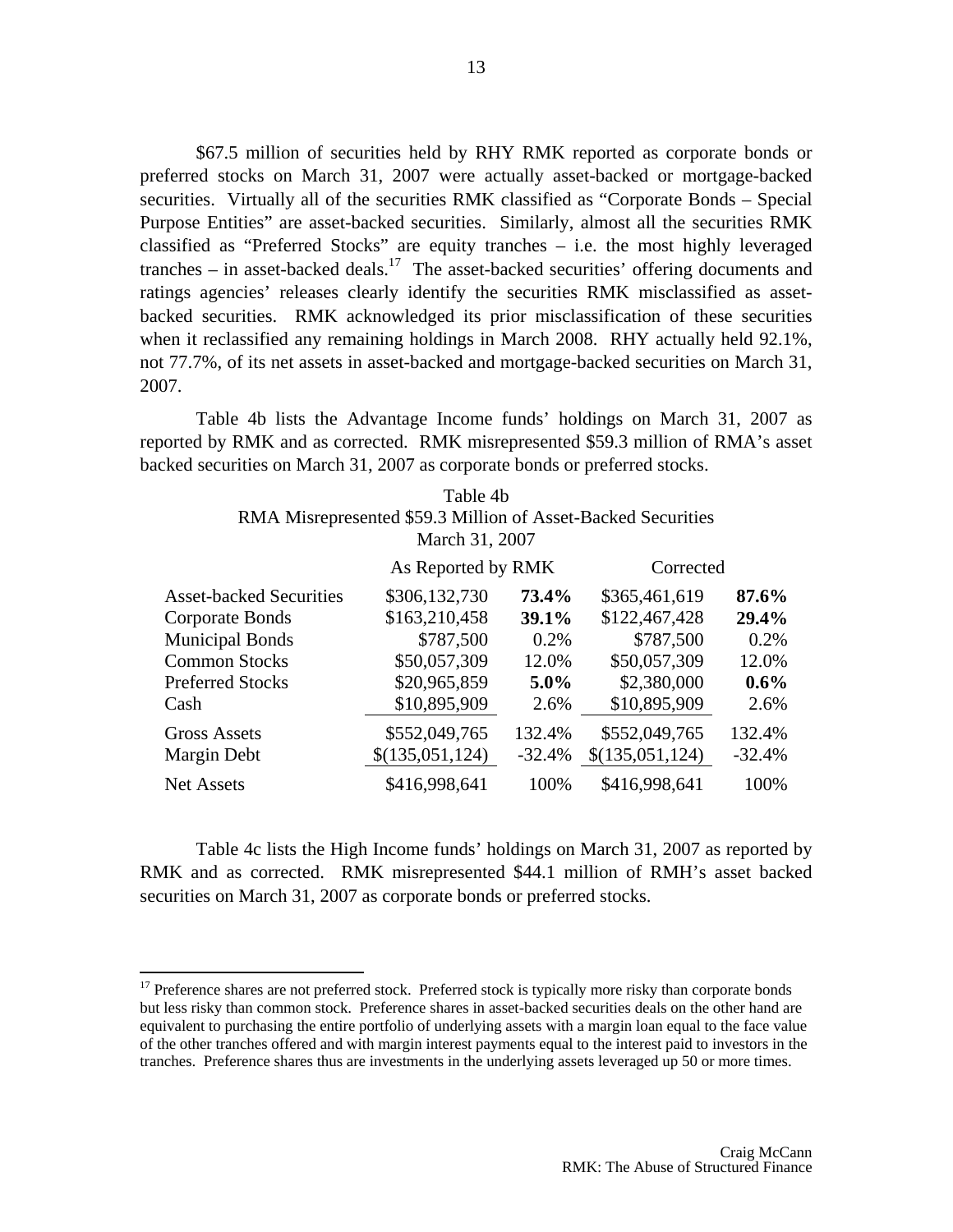|                                | March 31, 2007     |          |                   |          |
|--------------------------------|--------------------|----------|-------------------|----------|
|                                | As Reported by RMK |          | Corrected         |          |
| <b>Asset-backed Securities</b> | \$217,523,259      | 71.7%    | \$261,617,844     | 86.3%    |
| Corporate Bonds                | \$126,116,806      | 41.6%    | \$95,708,081      | 31.6%    |
| <b>Municipal Securities</b>    | \$630,000          | 0.2%     | \$630,000         | $0.2\%$  |
| <b>Common Stocks</b>           | \$37,463,032       | 12.4%    | \$37,463,032      | 12.4%    |
| <b>Preferred Stocks</b>        | \$15,545,860       | $5.1\%$  | \$1,860,000       | $0.6\%$  |
| Cash                           | \$7,665,224        | 2.5%     | \$7,665,224       | 2.5%     |
| <b>Gross Assets</b>            | \$404,944,181      | 133.5%   | \$404,944,181     | 133.5%   |
| Margin Debt                    | \$(101,685,277)    | $-33.5%$ | \$(101, 685, 277) | $-33.5%$ |
| <b>Net Assets</b>              | \$303,258,904      | 100%     | \$303,258,904     | 100%     |

| Table 4c                                                     |
|--------------------------------------------------------------|
| RMH Misrepresented \$44.1 Million of Asset-Backed Securities |
| March 31, 2007                                               |

Table 4d lists the Strategic Income funds' holdings on March 31, 2007 as reported by RMK and as corrected. RMK misrepresented \$44.1 million of RSF's asset backed securities on March 31, 2007 as corporate bonds or preferred stocks.

## Table 4d RSF Misrepresented \$44.1 Million of Asset-Backed Securities March 31, 2007

|                                | As Reported by RMK |          | Corrected       |          |  |
|--------------------------------|--------------------|----------|-----------------|----------|--|
| <b>Asset-backed Securities</b> | \$274,847,988      | 76.5%    | \$318,926,042   | 88.8%    |  |
| Corporate Bonds                | \$139,415,826      | 38.8%    | \$109,023,632   | 30.4%    |  |
| <b>Municipal Securities</b>    | \$630,000          | 0.2%     | \$630,000       | $0.2\%$  |  |
| <b>Common Stocks</b>           | \$44,526,722       | 12.4%    | \$44,526,722    | 12.4%    |  |
| <b>Preferred Stocks</b>        | \$15,865,860       | 4.4%     | \$2,180,000     | $0.6\%$  |  |
| Cash                           | \$11,885,850       | 3.3%     | \$11,885,850    | 3.3%     |  |
| <b>Gross Assets</b>            | \$487,172,246      | 135.6%   | \$487,172,246   | 135.6%   |  |
| Margin Debt                    | \$(127,942,304)    | $-35.6%$ | \$(127,942,304) | $-35.6%$ |  |
| Net Assets                     | \$359,229,942      | 100%     | \$359,229,942   | 100%     |  |

Table 4e lists the Select High Income funds' holdings on March 31, 2007 as reported by RMK and as corrected. RMK misrepresented \$139.6 million of MKHIX's asset backed securities on March 31, 2007 as corporate bonds or preferred stocks.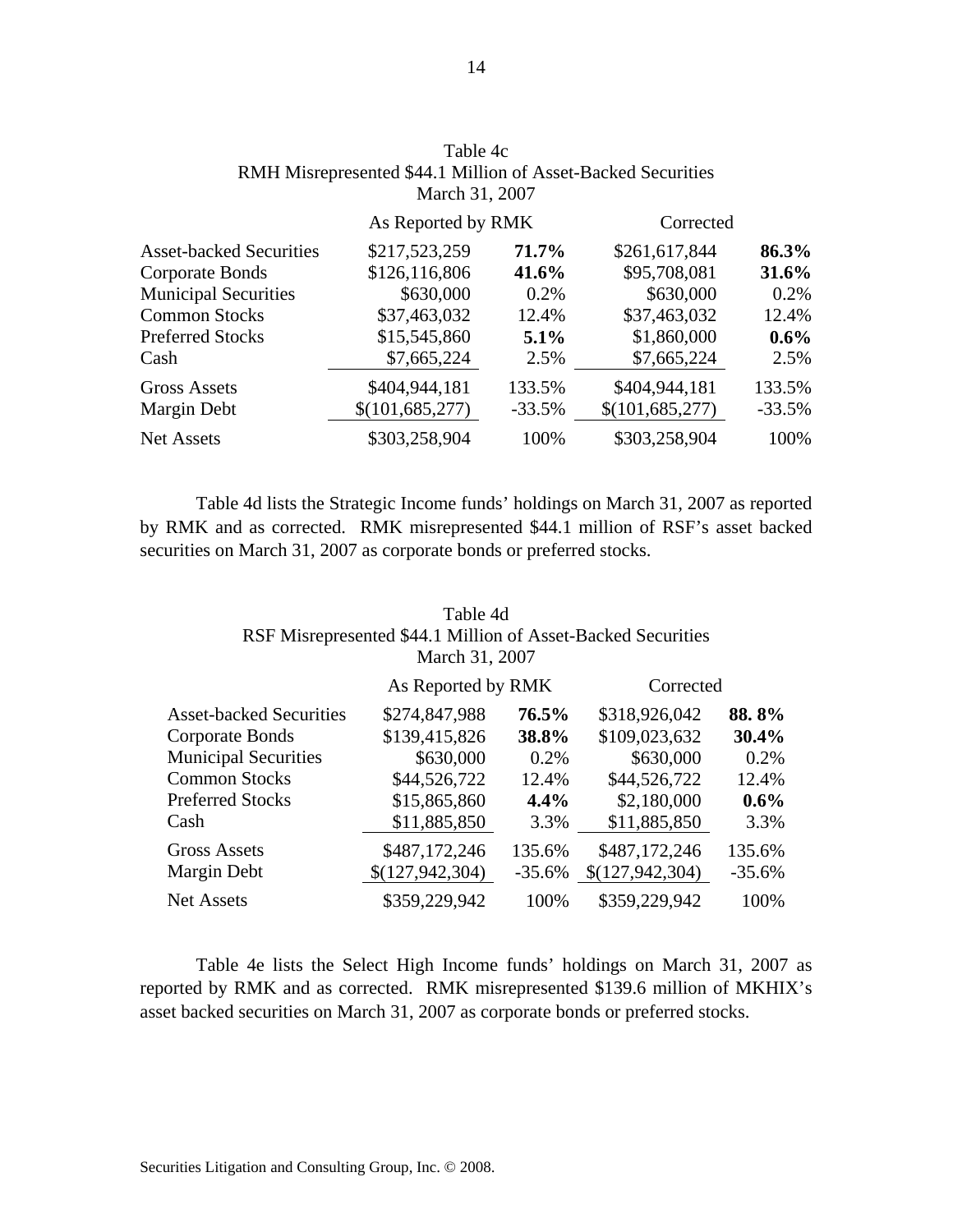| MKHIX Misrepresented \$139.6 Million of Asset-Backed Securities<br>March 31, 2007 |                    |         |                 |         |  |  |  |
|-----------------------------------------------------------------------------------|--------------------|---------|-----------------|---------|--|--|--|
|                                                                                   | As Reported by RMK |         | Corrected       |         |  |  |  |
| <b>Asset-backed Securities</b>                                                    | \$661,308,326      | 55.0%   | \$800,901,653   | 66.6%   |  |  |  |
| Corporate Bonds                                                                   | \$344,923,469      | 28.7%   | \$262,427,297   | 21.8%   |  |  |  |
| <b>Municipal Securities</b>                                                       | \$1,143,450        | 0.1%    | \$1,143,450     | 0.1%    |  |  |  |
| <b>Common Stocks</b>                                                              | \$108,727,164      | 9.0%    | \$108,727,164   | 9.0%    |  |  |  |
| <b>Preferred Stocks</b>                                                           | \$62,157,155       | $5.2\%$ | \$5,060,000     | $0.4\%$ |  |  |  |
| Cash                                                                              | \$22,055,000       | 1.8%    | \$22,055,000    | 1.8%    |  |  |  |
| Other Assets & Liabilities                                                        | \$2,060,865        | 0.2%    | \$2,060,865     | 0.2%    |  |  |  |
| <b>Net Assets</b>                                                                 | \$1,202,375,429    | 100%    | \$1,202,375,429 | 100%    |  |  |  |

Table 4f lists the Select Intermediate Bond funds' holdings on March 31, 2007 as reported by RMK and as corrected. RMK misrepresented \$91.4 million of MKIBX's asset backed securities on March 31, 2007 as corporate bonds or preferred stocks.

## Table 4f MKIBX Misrepresented \$91.4 Million of Asset-Backed Securities March 31, 2007

|                                | As Reported by RMK |         |                 | Corrected |  |
|--------------------------------|--------------------|---------|-----------------|-----------|--|
| <b>Asset-backed Securities</b> | \$551,776,086      | 54.3%   | \$643,126,861   | 63.3%     |  |
| Corporate Bonds                | \$372,954,691      | 36.7%   | \$292,363,916   | 28.8%     |  |
| Government & Agency Securities | \$24,576,742       | 2.4%    | \$24,576,742    | 2.4%      |  |
| <b>Preferred Stocks</b>        | \$27,372,060       | $2.7\%$ | 16,612,060      | 1.6%      |  |
| Cash                           | \$36,830,000       | 3.6%    | \$36,830,000    | 3.6%      |  |
| Other Assets & Liabilities     | \$2,103,178        | 0.2%    | \$2,103,178     | 0.2%      |  |
| <b>Net Assets</b>              | \$1,015,612,757    | 100%    | \$1,015,612,757 | 100%      |  |

## **B. RMK Misrepresented the Riskiness of its Funds' Holdings**

In addition to being understated, the asset-backed securities held by the RMK funds were virtually always the most risky tranches in asset-backed securities deals. For example, we were able to identify whether the tranches held were senior or subordinated for 147 of the 161 asset and mortgage-backed securities in RHY's portfolio. Only nine of these 147 tranches were senior; 138 of the 147 were subordinated.

Table 4e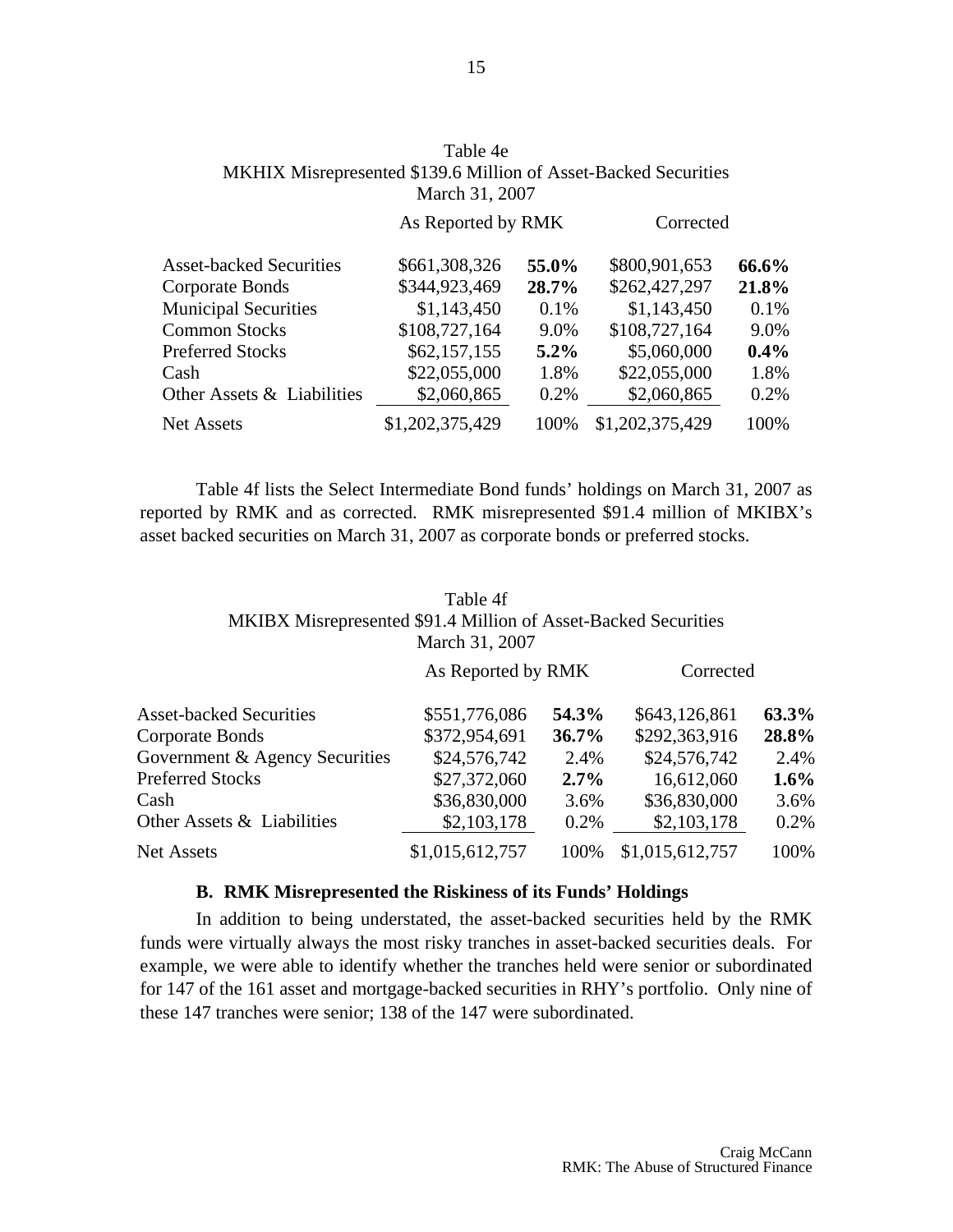We illustrate how the majority of funds' holdings of structured securities lost virtually all their value in six months with five examples which are completely typical of the rest of the holdings:  $18<sup>18</sup>$ 

- **Webster CDO I Preferred Shares.** The Preferred Shares were the equity portion of Webster CDO I and were equivalent to an investment in the subprime debt backing the CDO leveraged up 23 to 1. RMK misrepresented this RHY holding as a *Preferred Stock* on March 31, 2007 but reclassified it as an *Asset-Backed Securities–Below Investment Grade or Unrated - Collateralized Debt Obligations* on March 31, 2008.
- **Eirles Two Ltd. 263.** RMK misrepresented this synthetic CDO to be a corporate bond in its SEC filings on March 31, 2007 for each of the four closed-end funds and for the Select High Income open-end fund. RMK reclassified this security as an *Asset-Backed Securities–Below Investment Grade or Unrated, Collateralized Loan Obligations* on March 31, 2008.
- **Preferred Term Securities XXIII.** RMK does not fully identify this \$24 million CDO investment but misrepresented it to be a corporate bond, classified in RHY's March 31, 2007 holdings as a *Corporate Bonds– Investment Grade or Unrated*. RMK reclassified this security as an *Asset-Backed Securities–Below Investment Grade or Unrated - Collateralized Debt Obligations* on March 31, 2008.
- **IndyMac 2005-C M-11.** This holding illustrates RMK's concentration in tranches with highly leveraged exposure to subprime mortgages. RMK classified this RHY holding on March 31, 2007 as an *Asset-Backed Securities–Investment Grade, Home Equity Loans (Non-High Loan-To-Value)*.
- **Kodiak CDO 2006-IA G, H, Income.** These three Kodiak tranches illustrates the complexity of RMK holdings. RMK classified these RHY holdings as *Asset-Backed Securities–Investment Grade - Collateralized Debt Obligations* on March 31, 2007 and as an *Asset-Backed Securities– Below Investment Grade or Unrated - Collateralized Debt Obligations* on March 31, 2008.

## **C. Webster CDO I**

 $\overline{a}$ 

Webster CDO I issued \$1 billion in securities listed in Table 5. The Webster CDO was a hybrid cash/synthetic asset-backed portfolio, holding some asset-backed securities such as subprime RMBS with weighted average FICO scores less than 600, CMBS, downgraded BBB securities, small business loan securities directly and entering into

<sup>&</sup>lt;sup>18</sup> The prospectus or offering document for each of these five deals is available along with this paper at www.slcg.com/research.php?c=1b&i=44.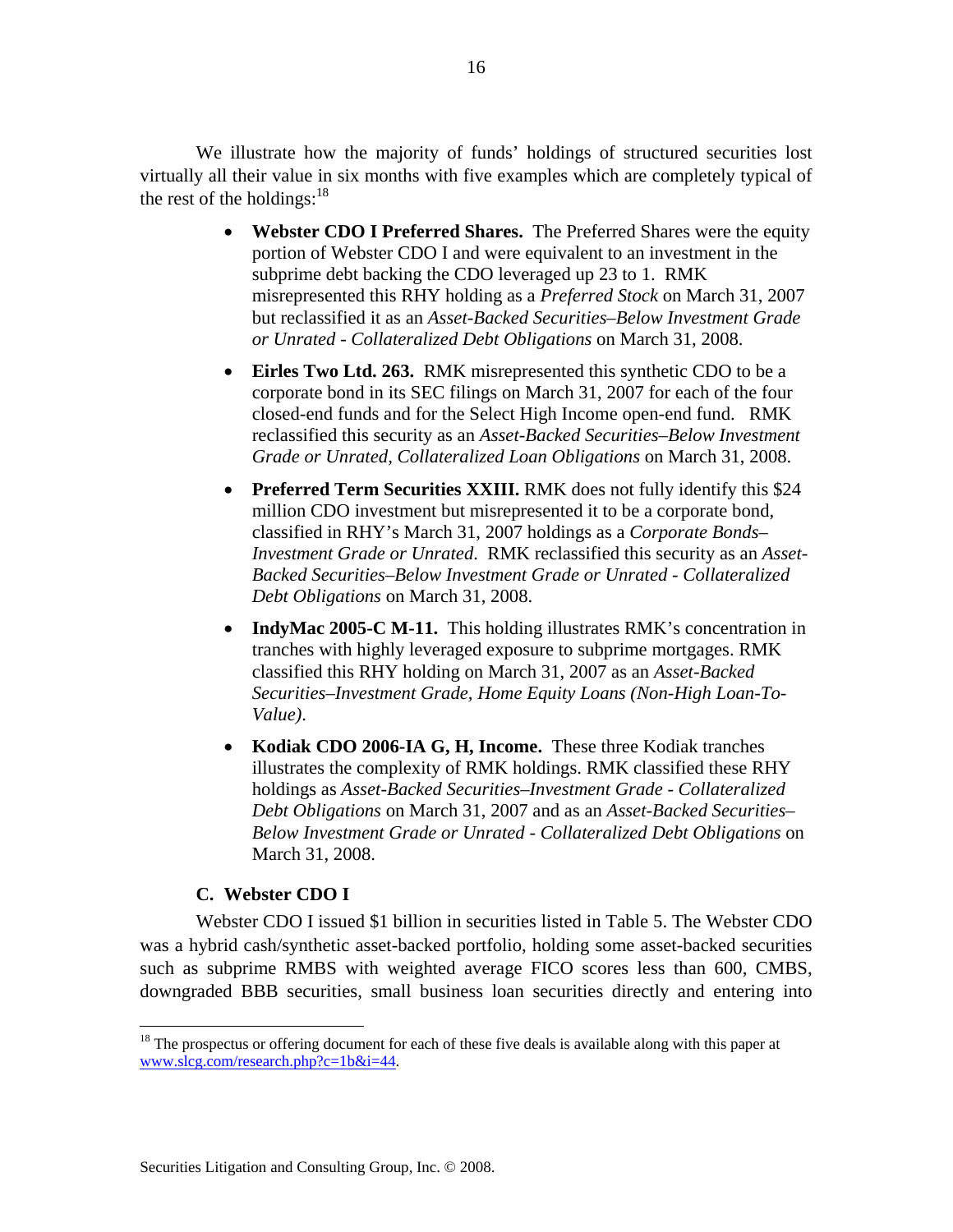credit default swaps to bring the portfolio's asset-backed securities credit exposure up to \$1 billion.

# Table 5 Webster CDO I

|                          | Capital Structure |                      |                |            |  |
|--------------------------|-------------------|----------------------|----------------|------------|--|
| Tranche                  | Face Value        | <b>Interest Rate</b> |                | Ratings    |  |
|                          |                   |                      | Moody's        | $S\&P$     |  |
| $A-1LA$                  | \$609,000,000     | $3M LIBOR + 0.34%$   | Aaa            | AAA        |  |
| $A-1LB$                  | \$158,000,000     | $3M LIBOR + 0.45\%$  | Aaa            | AAA        |  |
| $A-2L$                   | \$70,000,000      | $3M LIBOR + 0.54\%$  | Aa2            | AA         |  |
| $A-3L$                   | \$59,000,000      | $3M LIBOR + 1.45\%$  | A <sub>2</sub> | A          |  |
| $A-4L$                   | \$10,000,000      | $3M LIBOR + 2.75%$   | Baa1           | $BBB+$     |  |
| $B-1L$                   | \$32,000,000      | $3M LIBOR + 3.40\%$  | Baa2           | <b>BBB</b> |  |
| $B-2L$                   | \$10,000,000      | $3M LIBOR + 3.85\%$  | Baa3           | BBB-       |  |
| $B-3L$                   | \$9,000,000       | $3M LIBOR + 6.50\%$  | Ba1            | $BB+$      |  |
| P1 Comb $(A3L \& B3L)$   | \$10,000,000      |                      | A <sub>2</sub> | N/A        |  |
| <b>Preference Shares</b> | \$43,000,000      |                      | B <sub>2</sub> | N/A        |  |
|                          | \$1,000,000,000   |                      |                |            |  |

The RMK funds held \$14.5 million face value of the equity tranche in Webster CDO I, Ltd which RMK misrepresented until March 31, 2008. *See* Table 6. The preference shares were the most illiquid, most risky portion of an illiquid risky deal. Three features of the preference shares magnify risk. The preference shares were ranked the  $15<sup>th</sup>$  out of 15 items in the interest waterfall and not eligible to receive any interest payment if default occurred. In addition, the preference shares will receive principal payments, if any, only on the final maturity date. The capital structure of this deal as described in Table 10 above placed the preference shares in fragile position: the \$43 million preference shares were effectively an investment in the underlying subprime assets leveraged 23 to 1.

|            |                       |                                                       | Table 6    |                       |              |                |
|------------|-----------------------|-------------------------------------------------------|------------|-----------------------|--------------|----------------|
|            | <b>RMK Funds Held</b> |                                                       |            |                       |              |                |
|            |                       | \$14.5 million of the Webster CDO I Preference Shares |            |                       |              |                |
|            |                       | <b>RHY</b>                                            |            | <b>RMH</b>            |              | <b>RSF</b>     |
| Date       | Face Value            | Reported Value                                        | Face Value | <b>Reported Value</b> | Face Value   | Reported Value |
| 3/31/2007  | 3,500,000             | \$3,150,000                                           | 2,000,000  | \$1,800,000           | 2,000,000    | \$1,800,000    |
| 9/30/2007  | 3,500,000             | \$525,000                                             | 2,000,000  | \$300,000             | 2,000,000    | \$300,000      |
| 3/31/2008  | 3,500,000             | \$35                                                  | 2,000,000  | \$20                  | 2,000,000    | \$20           |
| <b>RMA</b> |                       |                                                       |            |                       | <b>MKHIX</b> |                |
| Date       | Face Value            | Reported Value                                        |            | Date                  | Face Value   | Reported Value |
| 3/31/2007  | 2,000,000             | \$1,800,000                                           |            | 12/31/2006            | 5,000,000    | \$4,500,000    |
| 9/30/2007  | 2,000,000             | \$300,000                                             |            | 3/31/2007             | 5,000,000    | \$4,500,000    |
| 3/31/2008  | 2,000,000             | \$20                                                  |            | 6/30/2007             | 5,000,000    | \$3,875,000    |
|            |                       |                                                       |            | 9/30/2007             | 5,000,000    | \$750,000      |
|            |                       |                                                       |            | 3/31/2008             | 5,000,000    | \$50           |

RMK valued this equity interest in the Webster CDO I deal at \$13.05 million on March 31, 2007, \$2.175 million on September 30, 2007 and only \$145 on March 31, 2008. As with the valuations of the Kodiak and IndyMac tranches, RMK's March 31,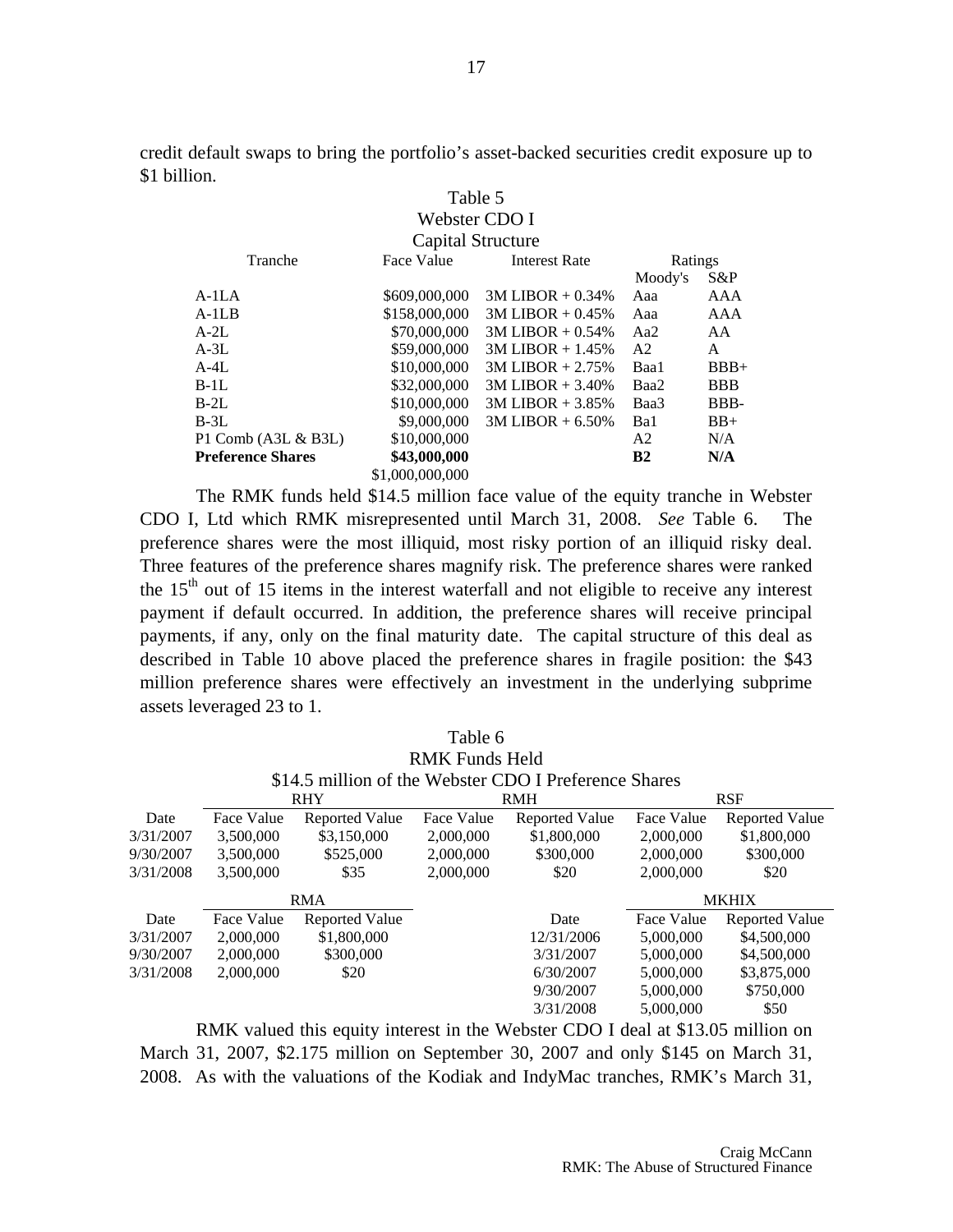2007 \$0.90 valuation of the preferred shares in the Webster CDO is highly suspect since the claims of investors in the preference shares were subordinated to the claims of the investors in the rest of the deal.

## **D. Eirles Two Ltd. 263**

Eirles Two Ltd. 263 was a synthetic CDO in which the returns to investors depended on credit default swaps issued on a \$1 billion notional value portfolio of loans and bonds. See Table 7. Regions Morgan Keegan misrepresented these holdings as corporate bonds until March 31, 2008, when it was reported correctly as asset-backed securities.

| Table 7                     |                 |  |  |
|-----------------------------|-----------------|--|--|
| Eirles Two Ltd. 263         |                 |  |  |
| Capital Structure           |                 |  |  |
| Tranche                     | Face Value      |  |  |
| A                           | \$897,500,000   |  |  |
| B                           | \$17,500,000    |  |  |
| $\mathcal{C}_{\mathcal{C}}$ | \$85,000,000    |  |  |
|                             | \$1,000,000,000 |  |  |

RMK's four closed-end funds and the Select High Income open-end fund purchased the entire \$17.5 million B tranche in the Eirles Two Ltd. 263 series deal. During the half year period from September 20, 2007 to March 31, 2008, RMK suffered a steep loss of over 40% value of the securities they held.

| Table 8                               |
|---------------------------------------|
| RMK Funds Held                        |
| \$17.5 million of Eirles Two Ltd. 263 |

|           |            |                       |            | $\psi$ 17.9 minivii ol Enivo 1 wo Etu. 209 |            |                       |
|-----------|------------|-----------------------|------------|--------------------------------------------|------------|-----------------------|
|           |            | <b>RHY</b>            |            | <b>RMH</b>                                 |            | <b>RSF</b>            |
| Date      | Face Value | <b>Reported Value</b> | Face Value | <b>Reported Value</b>                      | Face Value | <b>Reported Value</b> |
| 9/30/2006 | 3,500,000  | \$3,500,000           | 2,300,000  | \$2,300,000                                | 3,500,000  | \$3,500,000           |
| 3/31/2007 | 3,500,000  | \$3,500,000           | 2,300,000  | \$2,300,000                                | 3,500,000  | \$3,500,000           |
| 9/30/2007 | 3,500,000  | \$3,325,000           | 2,300,000  | \$2,185,000                                | 3,500,000  | \$3,325,000           |
| 3/31/2008 | 3,500,000  | \$1,955,000           | 2,300,000  | \$1,311,000                                | 3,500,000  | \$1,955,000           |
|           |            |                       |            |                                            |            | <b>MKHIX</b>          |
|           |            | <b>RMA</b>            |            |                                            |            |                       |
| Date      | Face Value | <b>Reported Value</b> |            | Date                                       | Face Value | <b>Reported Value</b> |
| 9/30/2006 | 3,500,000  | \$3,500,000           |            | 9/30/2006                                  | 4,700,000  | \$4,700,000           |
| 3/31/2007 | 3,500,000  | \$3,500,000           |            | 12/31/2006                                 | 4,700,000  | \$4,700,000           |
| 9/30/2007 | 3,500,000  | \$3,325,000           |            | 3/31/2007                                  | 4,700,000  | \$4,700,000           |
| 3/31/2008 | 3,500,000  | \$1,955,000           |            | 6/30/2007                                  | 4,700,000  | \$4,664,750           |
|           |            |                       |            | 9/30/2007                                  | 4,700,000  | \$4,465,000           |
|           |            |                       |            | 12/31/2007                                 | 4,700,000  | \$3,196,000           |
|           |            |                       |            | 3/31/2008                                  | 4,700,000  | \$2,679,000           |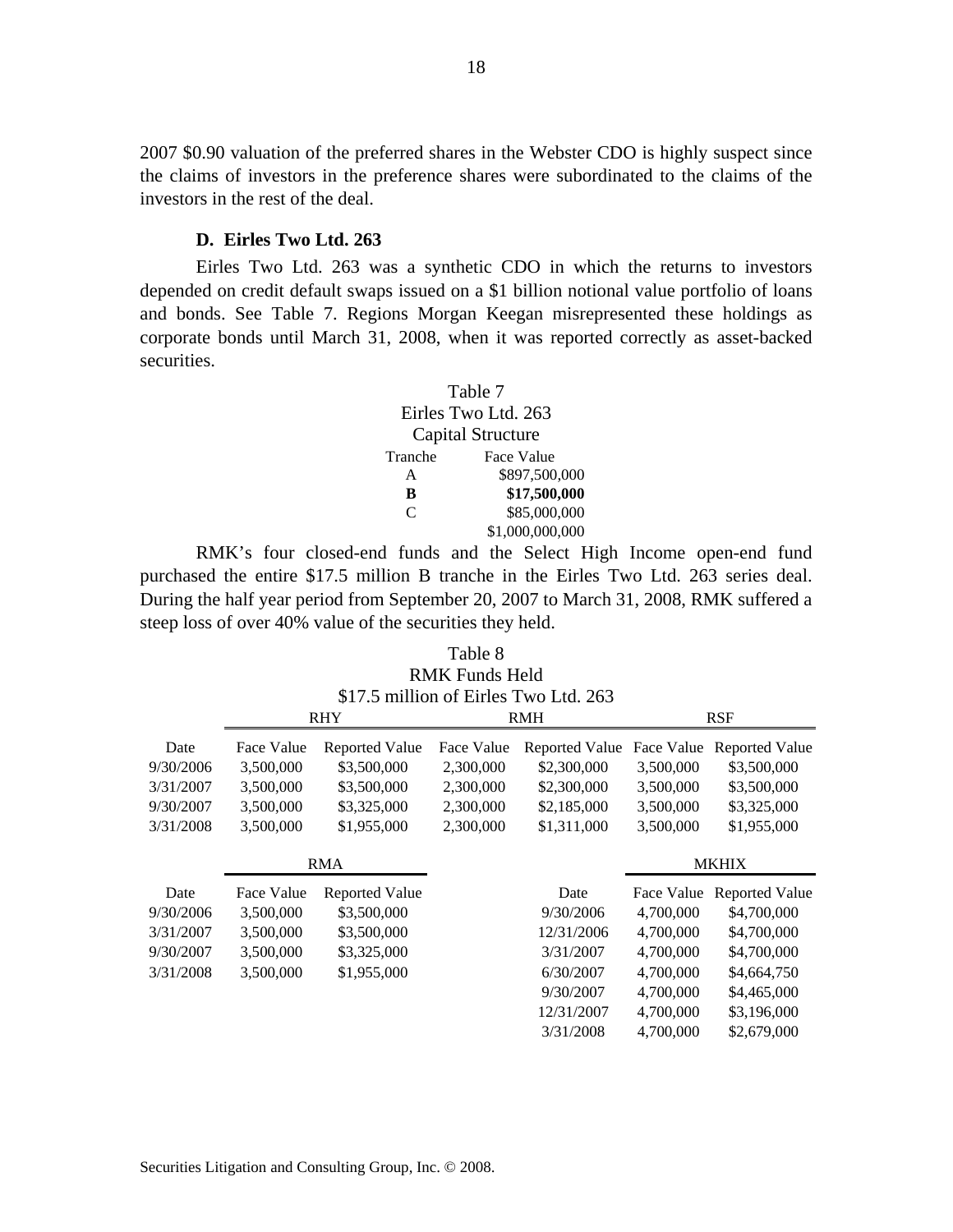## **E. Preferred Term Securities XXIII**

In September 2006, Preferred Term Securities XXIII (PreTS XXIII) issued the \$1.56 billion in securities listed in Table 9. PreTS XXIII was the  $23<sup>rd</sup>$  in a related series of cash flow trust preferred CDOs. The trust held trust preferred securities and senior and subordinated notes of banks, thrifts, insurance companies and REITs.

|                                 |                 | Table 9                    |                |         |            |  |  |
|---------------------------------|-----------------|----------------------------|----------------|---------|------------|--|--|
| Preferred Term Securities XXIII |                 |                            |                |         |            |  |  |
|                                 |                 | Capital Structure          |                |         |            |  |  |
| Tranche                         | Face Value      | <b>Interest Rate</b>       |                | Ratings |            |  |  |
|                                 |                 |                            | Moody's        | $S\&P$  | Fitch      |  |  |
| A-X                             | \$33,500,000    |                            | Aaa            | AAA     | AAA        |  |  |
| A-FP                            | \$321,000,000   | $3M LIBOR + 0.20\%$        | Aaa            | AAA     | AAA        |  |  |
| A-1                             | \$544,000,000   | $3M LIBOR + 0.31\%$        | Aaa            | AAA     | AAA        |  |  |
| A-2                             | \$141,000,000   | $3M LIBOR + 0.39%$         | Aaa            | AAA     | AAA        |  |  |
| B-FP                            | \$57,600,000    | $3M LIBOR + 0.38\%$        | Aa2            | N/A     | AA         |  |  |
| B-1                             | \$67,400,000    | $3M LIBOR + 0.62\%$        | Aa2            | N/A     | AA         |  |  |
| B-2                             | \$31,000,000    | 5.792% / 3M LIBOR+0.62%    | Aa2            | N/A     | AA         |  |  |
| C-FP                            | \$52,800,000    | $3M LIBOR + 0.73%$         | A3             | N/A     | $A -$      |  |  |
| $C-1$                           | \$81,200,000    | $3M LIBOR + 1.15%$         | A <sub>3</sub> | N/A     | $A-$       |  |  |
| C2                              | \$28,000,000    | $6.322\%$ / 3M LIBOR+1.15% | A <sub>3</sub> | N/A     | $A-$       |  |  |
| D-FP                            | \$35,050,000    | $3M LIBOR + 1.60\%$        | N/A            | N/A     | <b>BBB</b> |  |  |
| D-1                             | \$72,500,000    | $3M LIBOR + 2.10%$         | N/A            | N/A     | <b>BBB</b> |  |  |
| Subordinate                     | \$95,500,000    | N/A                        | <b>NR</b>      | NR.     | NR.        |  |  |
|                                 | \$1,560,550,000 |                            |                |         |            |  |  |

The RMK funds held \$24 million face value in PreTS XXIII notes which RMK misrepresented as corporate bonds until March 31, 2008. *See* Table 10. RMK valued these securities at \$0.99 on September 30, 2006 and then at \$0.95 on December 30, 2006, March 31, 2007, and June 30, 2007. RMK finally lowered the value to \$0.50 on September 30, 2007 and to \$0.42 on December 30, 2007.

| <b>RMK Funds Held</b> |                                                     |                       |            |                       |            |                       |
|-----------------------|-----------------------------------------------------|-----------------------|------------|-----------------------|------------|-----------------------|
|                       | \$24 Million of the Preferred Term Securities XXIII |                       |            |                       |            |                       |
|                       |                                                     | <b>RHY</b>            |            | <b>RMH</b>            |            | <b>RSF</b>            |
| Date                  | Face Value                                          | <b>Reported Value</b> | Face Value | <b>Reported Value</b> | Face Value | <b>Reported Value</b> |
| 9/30/2006             | 3,000,000                                           | \$2,964,000           | 2,000,000  | \$1,976,000           | 2,000,000  | \$1,976,000           |
| 3/31/2007             | 4.800,000                                           | \$4,560,000           | 3,200,000  | \$3,040,000           | 3.200.000  | \$3,040,000           |
| 9/30/2007             | 3,800,000                                           | \$1,900,000           | 3,200,000  | \$1,600,000           | 3,200,000  | \$1,600,000           |
| 3/31/2008             | 3.800,000                                           | \$1,581,940           | 3,200,000  | \$1,332,160           | 3,200,000  | \$1,332,160           |
| <b>RMA</b>            |                                                     |                       |            | <b>MKHIX</b>          |            |                       |
| Date                  | Face Value                                          | <b>Reported Value</b> |            | Date                  | Face Value | <b>Reported Value</b> |
| 9/30/2006             | 3,000,000                                           | \$2,964,000           |            | 9/30/2006             | 5,000,000  | \$4,940,000           |
| 3/31/2007             | 3.800,000                                           | \$3,610,000           |            | 12/31/2006            | 6.000.000  | \$5,712,180           |
| 9/30/2007             | 3,800,000                                           | \$1,900,000           |            | 3/31/2007             | 9,000,000  | \$8,550,000           |
| 3/31/2008             | 3,800,000                                           | \$1,581,940           |            | 6/30/2007             | 5,000,000  | \$4,737,500           |
|                       |                                                     |                       |            | 9/30/2007             | 5,000,000  | \$2,500,000           |
|                       |                                                     |                       |            | 3/31/2008             | 5,000,000  | \$2,081,500           |

Table 10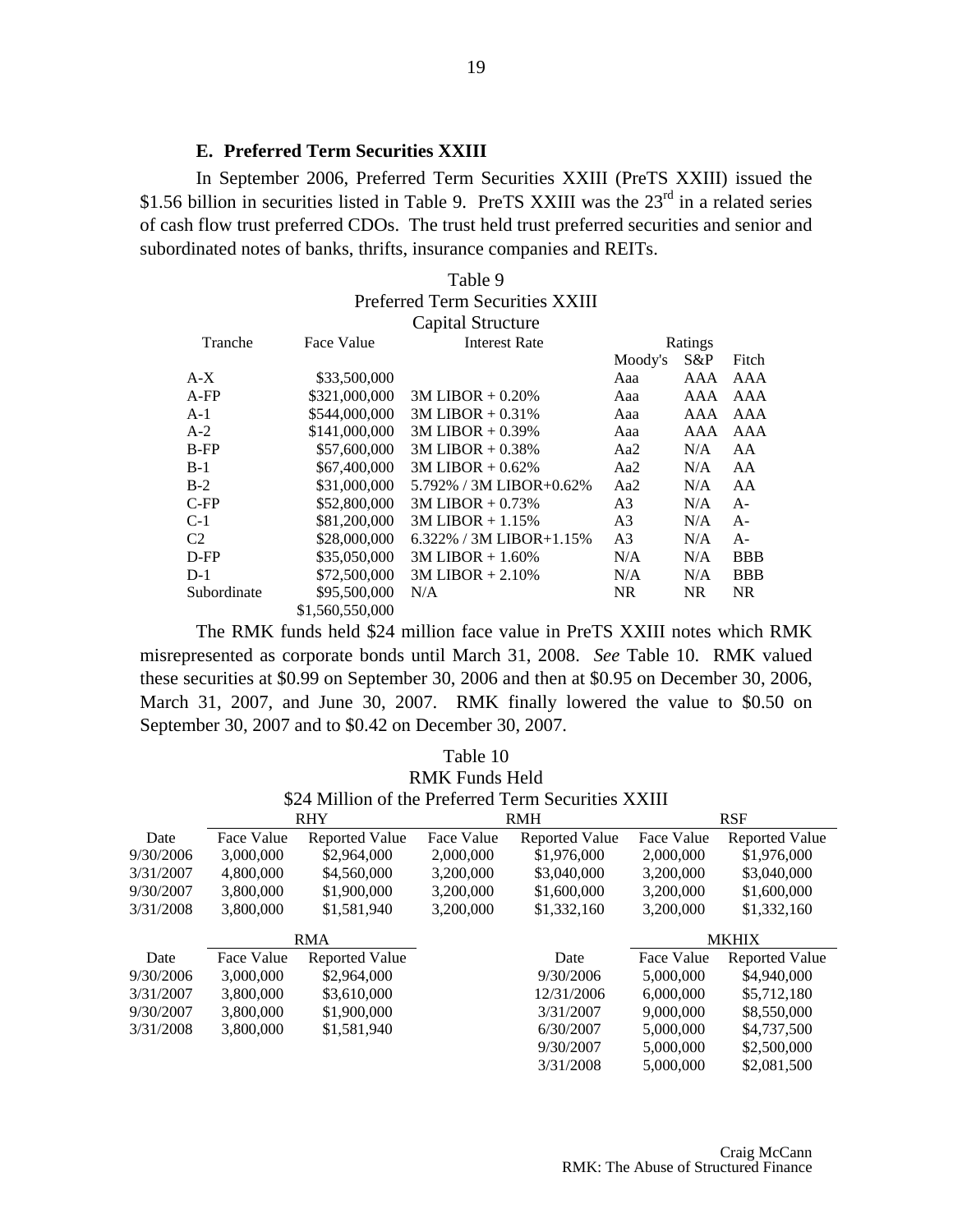The RMK filings do not identify which of the PreTS XXIII notes its funds held but the notes held lost 60% of their value between March 31, 2007 and March 31, 2008. As such, the RMK funds might have purchased the lowest priority tranches, such as Class C-FP, Class D-FP, and Income Notes. Besides the common risks of subordination in all CDOs, some negative features of this transaction created additional potential risks for investors in lowest tranches. According to the Presale Report published by Fitch on September 12, 2007, the collateral lacked diversification in the REIT and insurance portion and was over-exposed to refinancing derivatives which can dramatically reduce the excess spread.

#### **F. IndyMac 2005-C**

In September 2005, IndyMac 2005-C issued \$686,700,000 in securities listed in order of priority in Table 11. The net proceeds from the sale of these securities were used to purchase an underlying pool of mortgage loans. At origination, the IndyMac 2005-C deal had 1.9% overcollateralization. Once losses on the underlying pool of mortgages exceeded 1.9%, augmented or depleted by any net excess interest, the M-11 tranche would start being written down.<sup>19</sup>

|          |                | Table 11 |                            |                |             |            |  |
|----------|----------------|----------|----------------------------|----------------|-------------|------------|--|
|          | IndyMac 2005-C |          |                            |                |             |            |  |
|          |                |          | Capital Structure          |                |             |            |  |
| Tranche  | Face Value     |          | Interest Rate (LIBOR plus) | Ratings        |             |            |  |
|          |                | Margin 1 | Margin 2                   | Moody's        | S&P         | Fitch      |  |
| $A-I-1$  | \$268,995,000  | 0.260%   | 0.520%                     | Aaa            | AAA         | AAA        |  |
| $A-II-1$ | \$130,700,000  | 0.110%   | 0.220\%                    | Aaa            | AAA         | AAA        |  |
| $A-II-2$ | \$136,550,000  | 0.270%   | 0.540%                     | Aaa            | AAA         | <b>AAA</b> |  |
| $A-II-3$ | \$21,655,000   | 0.370%   | 0.740%                     | Aaa            | AAA         | AAA        |  |
| $M-1$    | \$25,550,000   | 0.480%   | 0.720%                     | Aa1            | $AA+$       | $AA+$      |  |
| $M-2$    | \$22,400,000   | 0.500%   | 0.750%                     | Aa2            | $AA+$       | $AA+$      |  |
| $M-3$    | \$15,050,000   | 0.520%   | 0.780%                     | Aa3            | AA          | AA         |  |
| $M-4$    | \$11,200,000   | 0.610%   | 0.915%                     | A1             | AA          | AA-        |  |
| $M-5$    | \$11,200,000   | 0.650%   | 0.975%                     | A2             | $AA-$       | $A+$       |  |
| $M-6$    | \$9,800,000    | 0.720\%  | 1.080%                     | A <sub>3</sub> | $A+$        | A          |  |
| $M-7$    | \$10,500,000   | 1.200%   | 1.800%                     | Baa1           | A           | $A-$       |  |
| $M-8$    | \$7,350,000    | 1.350%   | 2.025%                     | Baa2           | $BBB+$      | $BBB+$     |  |
| $M-9$    | \$6,300,000    | 1.750%   | 2.625%                     | Baa3           | <b>BBB</b>  | <b>BBB</b> |  |
| $M-10$   | \$3,450,000    | 3.000%   | 4.500%                     | Ba1            | <b>BBB</b>  | BBB-       |  |
| $M-11$   | \$7,000,000    | 2.500%   | 3.750%                     | Ba2            | <b>BBB-</b> | $BB+$      |  |
|          | \$687,700,000  |          |                            |                |             |            |  |

The M-11 tranche was only 1% of the capital structure and was highly likely to suffer losses as 75% of the underlying mortgages were 2/28 and 3/27 hybrid adjustable

<sup>&</sup>lt;sup>19</sup> As illustrated in Tables 6, 14 and 15 long before principal write-downs start being taken the market value of the tranche will fall significantly, perhaps to zero.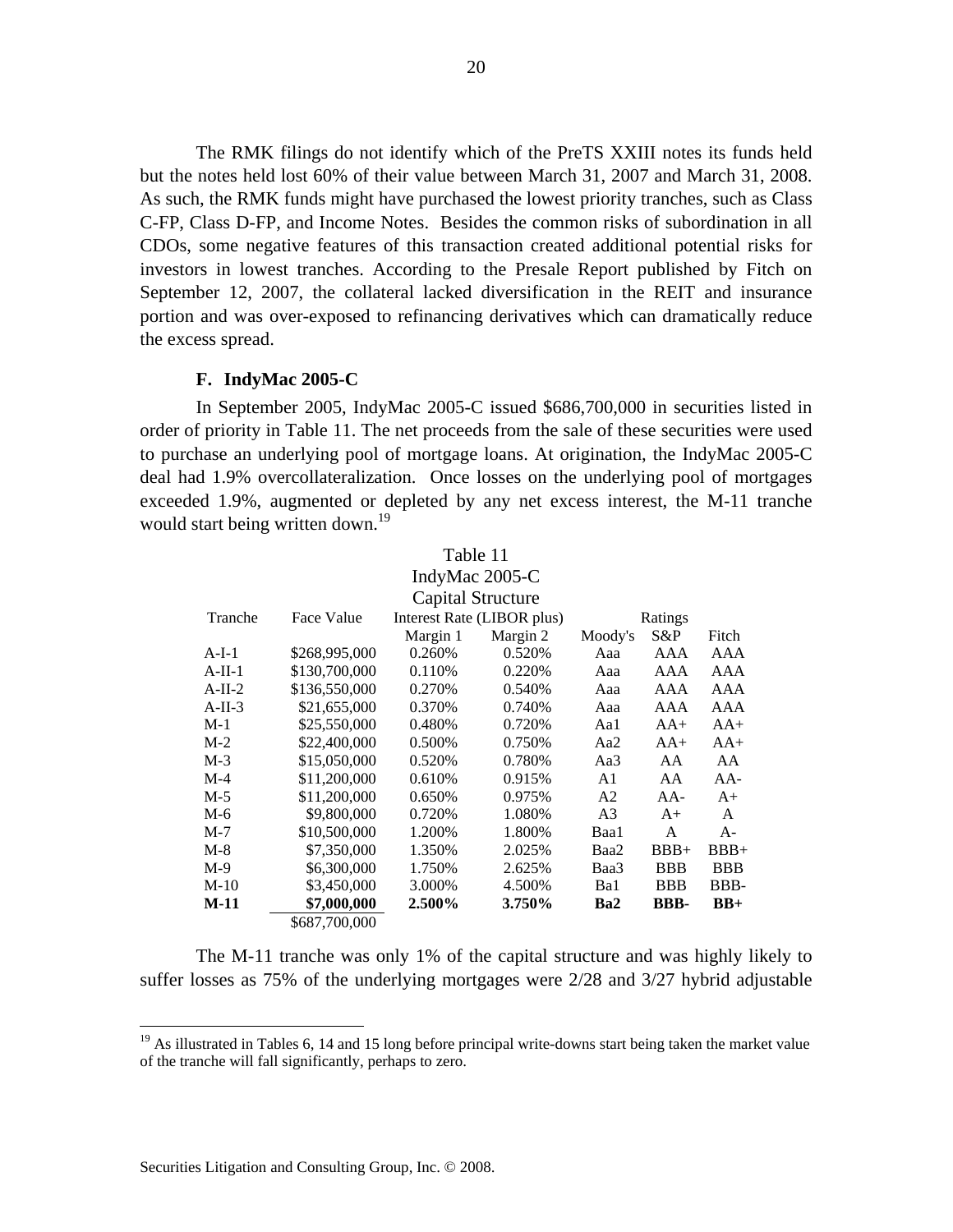rate mortgages. This type of mortgage had high probability of defaults because the mortgage interest rates had low teaser rates for the first two or three years followed by resets to market rates or higher for the twenty-seven or twenty-eight years left in the amortization schedule.<sup>20</sup> In addition, the borrowers whose mortgage notes backed the IndyMac tranches were lower credit quality borrowers. About 66% of the borrowers of the borrowers had FICO scores below 620. Over 39% of the mortgage loans were approved without adequate income or asset verifications. About 30% of the borrowers had Loan-to-Value ratios higher than 80% at the time of origination. The IndyMac CDO prospectus described the credit quality of the debtors as follows.

Over 98% of the mortgage loans in the mortgage pool were made to borrowers with prior credit difficulties. We expect that the rates of delinquency, bankruptcy and foreclosure for such mortgage loans will be substantially higher than those of mortgage loans underwritten in accordance with Fannie Mae and Freddie Mac standards. [S-11]

The Multi-Sector High Income fund purchased the entire \$7,000,000 M-11 tranche and suffered a nearly complete loss by September 30, 2007. *See* Table 12.

| Table 12                        |            |                       |  |  |  |
|---------------------------------|------------|-----------------------|--|--|--|
| RHY Held All \$7 Million of the |            |                       |  |  |  |
| IndyMac 2005-C M-11 Tranche     |            |                       |  |  |  |
| Date                            | Face Value | <b>Reported Value</b> |  |  |  |
| 3/31/2006                       | 7,000,000  | \$5,600,000           |  |  |  |
| 9/30/2006                       | 7,000,000  | \$5,600,000           |  |  |  |
| 3/31/2007                       | 7,000,000  | \$5,320,000           |  |  |  |
| 9/30/2007                       | 7,000,000  | \$965,720             |  |  |  |

RMK's purchase of the entire M-11 tranche illustrates the opportunity for abuse created by trading illiquid securities. The M-11 tranche was offered in October, 2005 at \$0.71 per \$1.00 of face value. RMK valued its M-11 holding at \$0.80 in its reported holdings for March 31, 2006. This would imply a \$630,000 unrealized gain (a 13% return) and an equal increase in the reported assets over the intervening five or six months. It's highly unlikely that the M-11 tranche was worth the \$0.80 or \$0.76 RMK valued it at on March 31, 2006, September 30, 2006 and March 31, 2007.

## **G. Kodiak CDO I**

 $\overline{a}$ 

Kodiak CDO I issued \$775 million in securities listed in Table 13. The \$28,000,000 in Combination notes are created by combining \$10,000,000 of the H notes and \$18,000,000 of the Income notes.

 $20$  For a discussion of the likely high default rates on  $2/28$  and  $3/27$  ARMs, see Christopher Cagan,

<sup>&</sup>quot;Mortgage Payment Reset" *First American Real Estate Solutions*, February 8, 2006.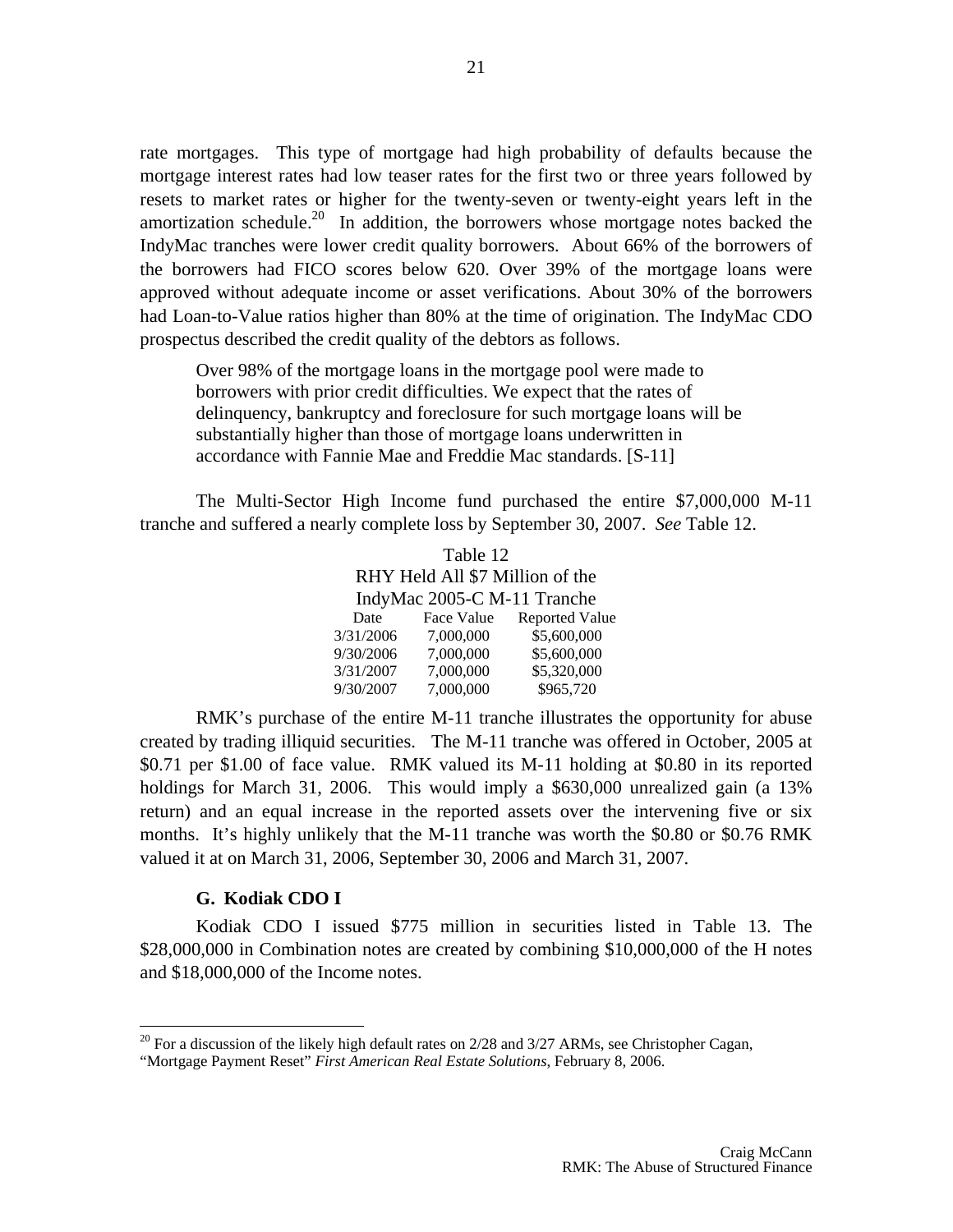The \$752 million net proceeds from the sale of the Kodiak CDO 2006 securities was used to purchase trust preferred securities issued by real estate investment trusts (REITs) and home builders and commercial mortgage-backed securities  $(CMBSS)^{21}$  The Kodiak CDO prospectus has extensive discussions of the risks associated with trust preferred securities issued by REIT. These securities are subordinated to the other indebtedness of the REIT and typically do not in any way restrict the ability of the REIT to issue additional senior debt. Trust preferred securities are a highly leveraged investment in the issuing REIT's assets. The low-priority tranches in the Kodiak CDO were thus highly leveraged investments *in highly leveraged investments* in REITs.

#### Table 13 Kodiak CDO 2006-1A  $C$ apital Structure

|                    |               | Capital Structure    |           |            |            |
|--------------------|---------------|----------------------|-----------|------------|------------|
| Tranche            | Face Value    | <b>Interest Rate</b> |           | Ratings    |            |
|                    |               |                      | Moody's   | S&P        | Fitch      |
| $A-1$              | \$338,500,000 | $LIBOR + 0.36\%$     | Aaa       | AAA        | AAA        |
| $A-2$              | \$103,500,000 | $LIBOR + 0.48\%$     | Aaa       | AAA        | AAA        |
| B                  | \$83,000,000  | $LIBOR + 0.65%$      | Aa1       | AAA        | AAA        |
| C                  | \$30,000,000  | $LIBOR + 0.90\%$     | Aa3       | AAA        | AAA        |
| $D-1$              | \$13,000,000  | Fixed 6.549%         | <b>NR</b> | $AA-$      | $AA-$      |
| $D-2$              | \$5,000,000   | Fixed 6.425%         | NR.       | $AA-$      | $AA-$      |
| $D-3$              | \$29,000,000  | $LIBOR + 1.20\%$     | NR.       | $AA-$      | $AA-$      |
| $E-1$              | \$5,000,000   | Fixed 6.721%         | NR.       | A          | A          |
| $E-2$              | \$29,000,000  | $LIBOR + 1.50\%$     | NR.       | A          | A          |
| F                  | \$7,000,000   | $LIBOR + 2.20%$      | NR.       | $BBB+$     | $BBB+$     |
| G                  | \$50,000,000  | $LIBOR + 3.50\%$     | <b>NR</b> | <b>BBB</b> | <b>BBB</b> |
| Н                  | \$27,000,000  | $LIBOR + 5.00\%$     | <b>NR</b> | $BB+$      | $BB+$      |
| Income             | \$54,700,000  | N/A                  | N/A       | N/A        | N/A        |
|                    | \$774,700,000 |                      |           |            |            |
| <b>Combination</b> | \$28,000,000  | N/A                  | <b>NR</b> | $BB+$      | <b>NR</b>  |

The RMK funds purchased \$46 million of the three first-to-lose tranches issued by Kodiak CDO I.22 *See* Table 14 and Table 15.

 $21$  According to Fitch Ratings, the total collateral consists of 78% trust preferred securities issued by real estate entities, 17% senior REIT debts, and 5% CMBS. Industry and obligor concentrations will accelerate the failures of the investments because of the high correlation of defaults.

 $^{22}$  The RMK funds' holdings of the Combination tranche provided it with underlying investments in the H and the Income tranches. The Kodiak Combination tranche is listed in the RMK funds' holdings as a zero coupon bond without G, H, Income or Combination qualifiers.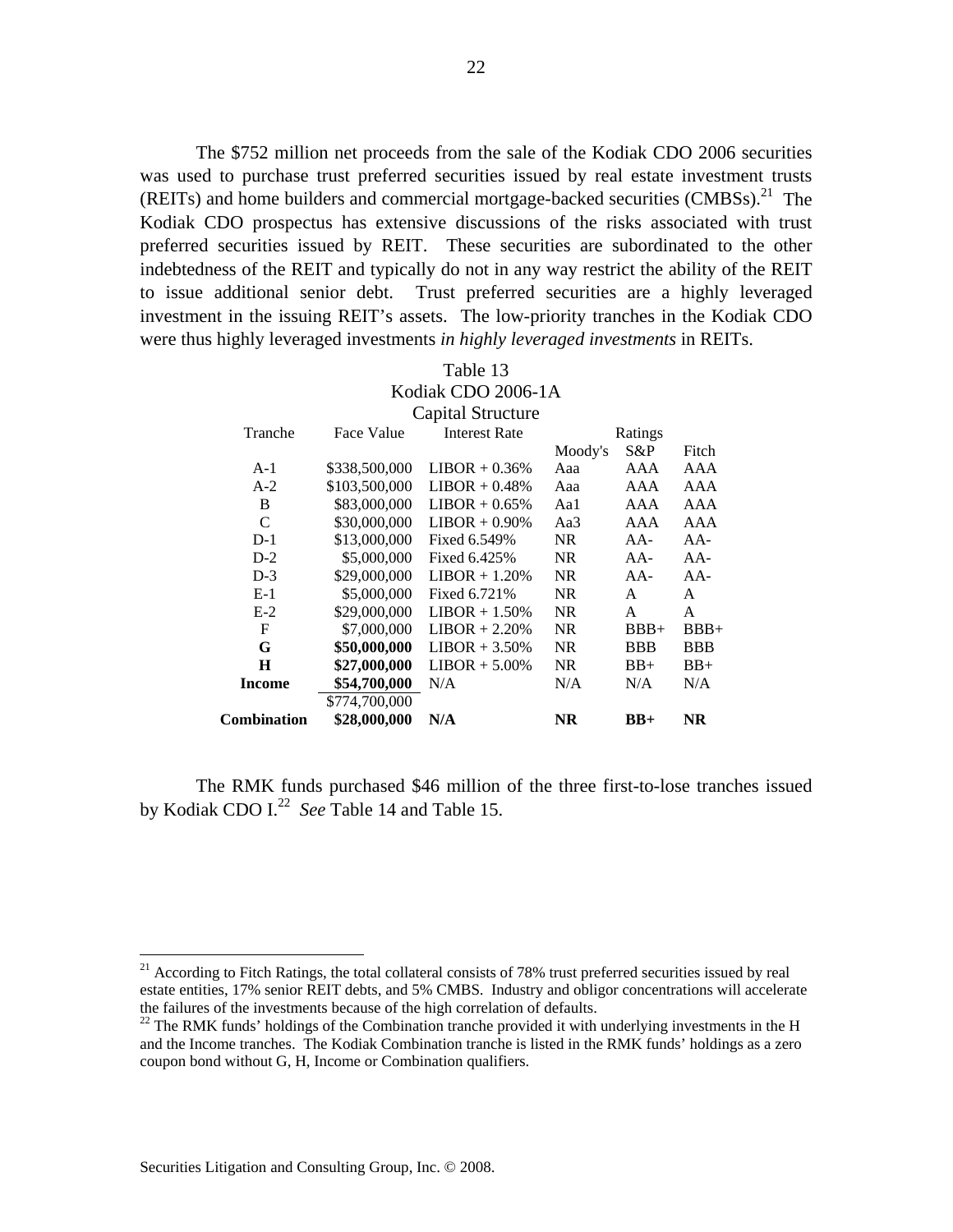|                  | <b>RHY</b> |                       | <b>RMH</b> |                | <b>RSF</b>   |                |
|------------------|------------|-----------------------|------------|----------------|--------------|----------------|
| Date             | Face Value | <b>Reported Value</b> | Face Value | Reported Value | Face Value   | Reported Value |
| 3/31/2007        | 3,000,000  | \$2,910,000           | 3.000.000  | \$2,910,000    | 3,000,000    | \$2,910,000    |
| 9/30/2007        | 3,000,000  | \$810,000             | 3,000,000  | \$810,000      | 3,000,000    | \$810,000      |
| $3/31/2008^{23}$ | 3,133,608  | \$7,834               | 3,133,608  | \$7,834        | 3,133,608    | \$7,834        |
|                  | <b>RMA</b> |                       |            |                | <b>MKIBX</b> |                |
| Date             | Face Value | Reported Value        |            | Date           | Face Value   | Reported Value |
| 3/31/2007        | 3,000,000  | \$2,910,000           |            | 12/31/2006     | 6.000,000    | \$5,850,000    |
| 9/30/2007        | 3,000,000  | \$810,000             |            | 3/31/2007      | 6.000,000    | \$5,820,000    |
| 3/31/2008        | 3,133,608  | \$7,834               |            | 6/30/2007      | 6.000.000    | \$5,460,000    |
|                  |            |                       |            | 9/30/2007      | 6.000,000    | \$1,620,000    |
|                  |            |                       |            | 12/31/2007     | 6.000.000    | \$570,000      |
|                  |            |                       |            | 3/31/2008      | 6,267,216    | \$15,668       |

|            | RMK Funds Held                                  |  |
|------------|-------------------------------------------------|--|
|            | \$18 Million of the Kodiak CDO 2006-1 G Tranche |  |
| <b>DUV</b> | DMU                                             |  |

Table 14

The funds valued their \$46 million face value investment in this CDO deal at \$43.1 million on March 31, 2007 but at only \$0.1 million by March 31, 2008. The loss of \$43 million (99.7%) in one year can easily be understood given the disclosures in the 232-page prospectus the Kodiak CDO 2006-1 deal. There were virtually no credit enhancements of Class G, H and Income Notes and the failure of the overcollateralization (OC) tests diverted cash flow from the tranches RMK purchased to pay principal of the senior tranches when defaults occurred in the underlying collateral.

| Table 15                                                  |
|-----------------------------------------------------------|
| RMK Funds Held                                            |
| \$28 Million of the Kodiak CDO 2006-1 Combination Tranche |

|           | <b>RHY</b> |                       | <b>RMH</b> |                       | <b>RSF</b>   |                       |
|-----------|------------|-----------------------|------------|-----------------------|--------------|-----------------------|
| Date      | Face Value | <b>Reported Value</b> | Face Value | <b>Reported Value</b> | Face Value   | <b>Reported Value</b> |
| 9/30/2006 | 6,000,000  | \$5,400,000           | 4,000,000  | \$3,600,000           | 4,000,000    | \$3,600,000           |
| 3/31/2007 | 6.000.000  | \$5,490,000           | 4,000,000  | \$3,660,000           | 4,000,000    | \$3,660,000           |
| 9/30/2007 | 6.000.000  | \$1,380,000           | 4.000.000  | \$920,000             | 4,000,000    | \$920,000             |
| 3/31/2008 | 6,000,000  | \$15,000              | 4,000,000  | \$10,000              | 4,000,000    | \$10,000              |
|           |            |                       |            |                       |              |                       |
|           | <b>RMA</b> |                       |            |                       | <b>MKHIX</b> |                       |
| Date      | Face Value | <b>Reported Value</b> |            | Date                  | Face Value   | <b>Reported Value</b> |
| 9/30/2006 | 4,000,000  | \$3,600,000           |            | 9/30/2006             | 10,000,000   | \$9,000,000           |
| 3/31/2007 | 4,000,000  | \$3,660,000           |            | 12/31/2006            | 10,000,000   | \$9,250,000           |
| 9/30/2007 | 4,000,000  | \$920,000             |            | 3/31/2007             | 10,000,000   | \$9,150,000           |
| 3/31/2008 | 4,000,000  | \$10,000              |            | 6/30/2007             | 10,000,000   | \$8,200,000           |
|           |            |                       |            | 9/30/2007             | 10,000,000   | \$2,300,000           |
|           |            |                       |            | 3/31/2008             | 10,000,000   | \$25,000              |

 $^{23}$  The face value of the G tranche increased as of March 31, 2008 because interest payments due to investors in the G tranche were deferred as cash was diverted to pay promised principal and interest on the more senior tranches when defaults in the underlying assets caused cash flow shortfalls.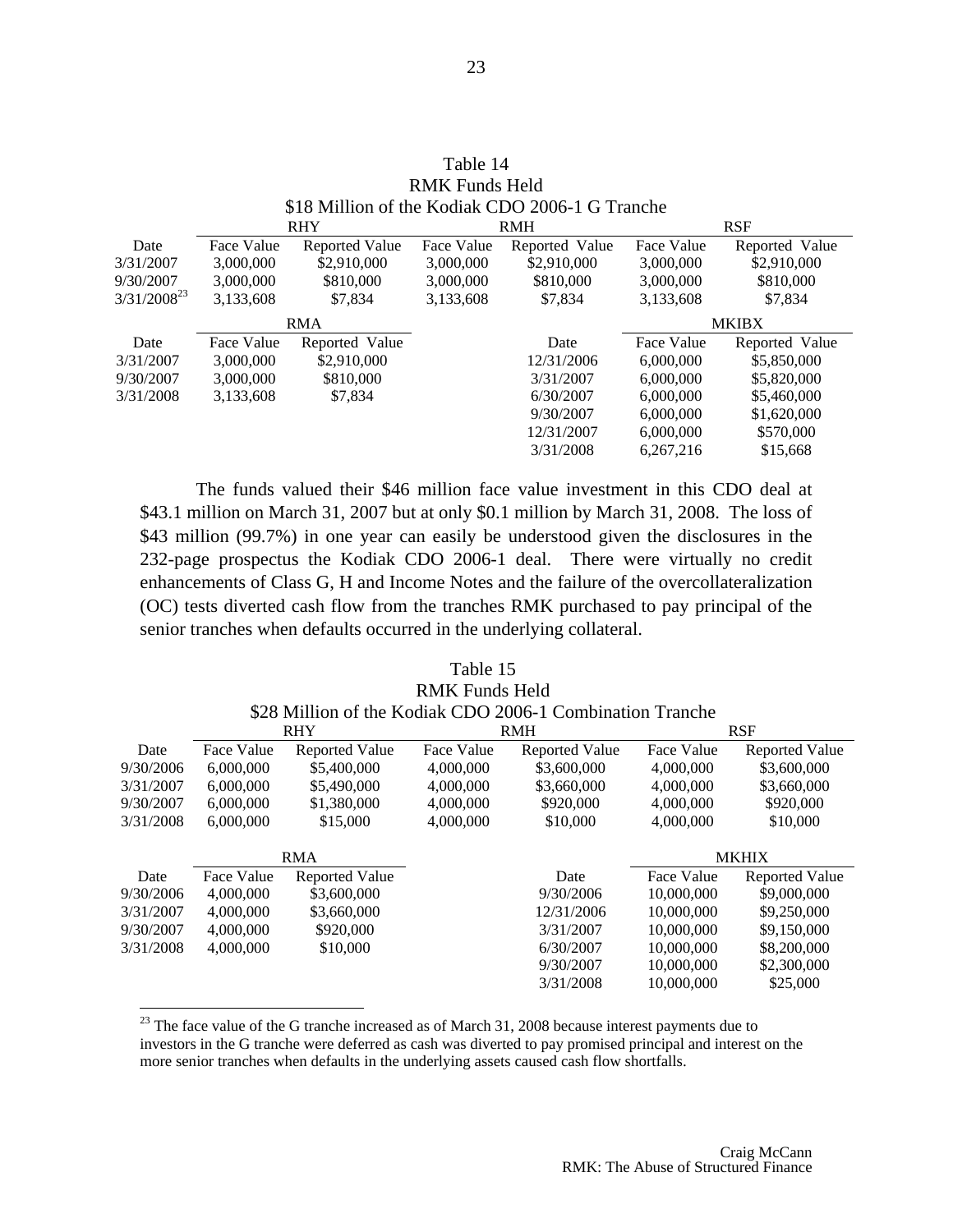The Income tranche had no claim on the collateral assets and virtually no claim on the cash flow generated from the assets. The prospectus lists 28 prioritized claims on interest payments paid by the collateral assets; the Income tranche's claim on interest payments is  $28<sup>th</sup>$  out of 28. That is, if after all the taxes, fees, expenses and interest on the A-H securities described in categories of claims 1 through 27 are paid in full, the Income tranche will receive payments. The prospectus lists 12 prioritized claims on principal payments from the collateral; the Income tranche's claim on principal payments is  $12<sup>th</sup>$ out of 12. Again, only if every other category of claim on the payments paid by the collateral assets is paid in full, will the Income tranche receive payments.

The funds purchased all of the \$28 million Combination tranche and valued it at \$0.90 per \$1.00 on September 30, 2006 and incredibly at \$0.915 on March 31, 2007. A simple calculation suggests that this tranche was worth substantially less than the value Regions Morgan Keegan placed on it. There was \$752 million in collateral backing \$720 million in rated securities. This leaves \$32 million in underlying value at most backing the \$54.7 million face value of Income notes. Thus, there was, at most, \$0.58 in value backing each \$1 of Income notes. Assuming \$1 in value backing each \$1 of H notes, there was at most \$0.73 in value backing each \$1 of Combination notes since the Combination notes are 35.7% H notes and  $64.3\%$  Income notes.<sup>24</sup>

# **V. RMK Funds' Prospectuses And Statements of Additional Information Failed to Disclose Substantial Risks**

#### **A. Prospectus**

….

1

The RHY prospectus dated January 19, 2006 describes the investment philosophy and process of the newly issued fund as follows.25

#### **Investment Philosophy and Process**

The Adviser's ""bottom-up'' strategy focuses on identifying special or unusual opportunities where the Adviser decides that the market perception of, or demand for, a credit or structure has created an undervalued situation. *The analytical process concentrates on credit research, debt instrument structure and covenant protection.* Generally,

 $24$  This calculation is not to imply that there were assets actually backing the Income note component of the Combination notes but assuming the underlying collateral and all the rated tranches were fairly priced - and the deal was costless – there would be \$0.73 in value at the offering for each \$1.00 of the Combination tranche. Given the potential mispricing and the significant costs in the deal it is highly likely that the Combination notes were worth much less than \$0.73 despite RMK's \$0.90 valuation.

<sup>&</sup>lt;sup>25</sup> Both the RHY Prospectus and Statement of Additional Information can be found at http://www.morgankeegan.com/MK/Investing/IProducts/RMKCEF/multi\_sector.htm.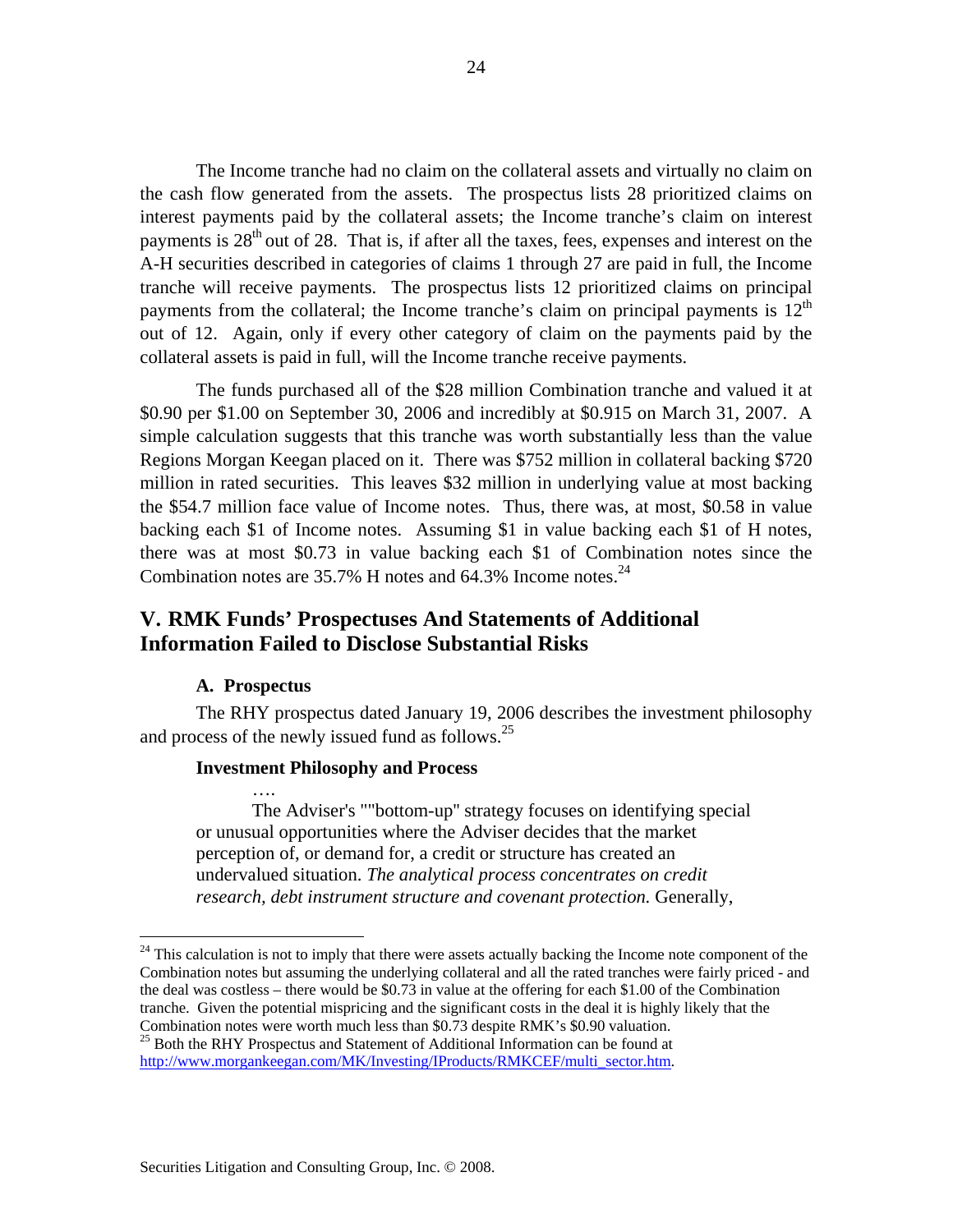when investing in below investment grade debt securities, the Adviser will seek to identify issuers and industries that it believes are likely to experience stable or improving conditions. Specific factors considered in the research process may include general industry trends, *cash flow generation capacity, asset valuation, other debt maturities, capital availability, collateral value and priority of payments.* …. [p.16, *emphasis added*.]

Most of the securities the Multi-Sector High Income ultimately invested in were complex structures that provide very little information on underlying collateral and which require sophisticated modeling to understand and value.

The Multi-Sector High Income Fund prospectus contains 14 pages of description of the risks to which investors in the fund would be exposed. There are 26 categories of risks described in the prospectus:

"Risks

- 1. General. ...
- 2. Newly Organized. ...
- 3. Investment Risk. ...
- 4. Value Investing Risk. ...
- 5. Stock Market Risk. ...
- 6. Management Risk. ...
- 7. Leverage Risk. ...
- 8. Credit Risk. ...
- 9. Interest Rate and Related Risks. ...
- 10. Inflation/Deflation Risk. ...
- 11. Below Investment Grade Securities Risk. ...
- 12. Distressed Securities Risk. ...
- 13. Mortgage-Backed Securities Risk. ...
- 14. Asset-Backed Securities Risk. ...
- 15. Corporate Bonds Risk. ...
- 16. Equity Securities Risk. ...
- 17. Common Stock Risk. ...
- 18. Preferred Stock Risk. ...
- 19. Convertible Securities Risk. ...
- 20. U.S. Government Securities Risk. ...
- 21. Municipal Securities Risk. ...
- 22. Foreign Securities Risk. ...
- 23. Illiquid and Restricted Securities Risks. ...
- 24. Derivatives Risk. ...
- 25. Market Disruption Risk. ...
- 26. Anti-Takeover Provisions. ..."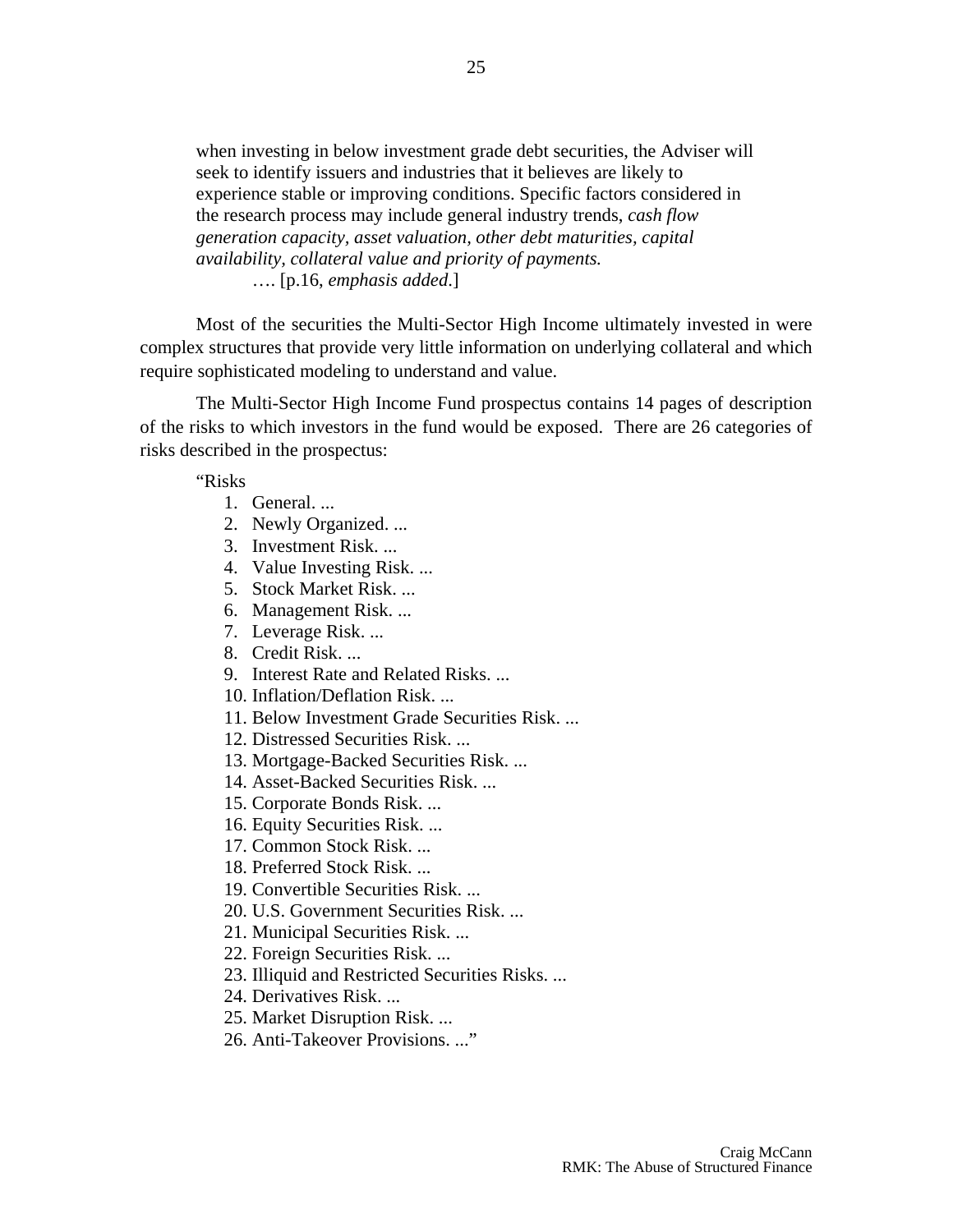The RHY prospectus does not mention the extraordinary credit risk the fund was going to take on through its purchase of low-priority tranches in a wide range of structured finance deals. The prospectus does not even mention that cash flows from pools of assets including mortgages can be tranched. Instead, the prospectus describes the risks of investing in mortgage-backed and asset-backed securities as if investors were exposed to the average interest rate risk, prepayment risk and credit risk of the underlying assets. Many of the investments selected by Regions Morgan Keegan for this fund exposed investors to the credit risk equivalent to an investment in the underlying portfolio of assets leveraged up 10-to-1. The discussion of Leverage Risk reflects a limit of 1.33-to-1 on portfolio leverage but RMK's use of low-priority tranches in structured finance deals allowed the portfolio manager to dramatically leverage the credit risk in these bond portfolios. This leveraging of credit risk explains the high returns earned on the RMK funds in 2004-2006 despite the high annual expense ratios and the spectacular collapse of the funds in 2007.

#### **B. Statement of Additional Information**

Regions Morgan Keegan also filed a Statement of Additional Information (SAI) dated January 19, 2006 for the Multi-Sector High Income fund. The SAI has 31 pages of descriptions of the securities the fund will invest in. The 78-page document explicitly mentions tranching in one paragraph and alludes to it in a second.

The following pages contain more detailed information about the types of instruments in which the Fund *may* invest, strategies the Adviser may employ in pursuit of the Fund's investment objectives and a discussion of related risks. The Adviser may not buy these instruments or use these techniques unless it believes that doing so will help the Fund achieve its goals. [p. 5, emphasis added.]

In a CMO, a series of bonds or certificates is issued in multiple classes. Each class of CMO, also referred to as a "tranche," is issued at a specific fixed or floating coupon rate and has a stated maturity or final distribution date. Principal prepayments on the Mortgage Assets may cause CMOs to be retired substantially earlier than their stated maturities or final distribution dates. Interest is paid or accrued on all classes of a CMO (other than any principal-only class) on a monthly, quarterly or semi-annual basis. The principal and interest on the Mortgage Assets may be allocated among the several classes of a CMO in many ways. In one structure, payments of principal, including any principal prepayments, on the Mortgage Assets are applied to the classes of a CMO in the order of their respective stated maturities or final distribution dates so that no payment of principal will be made on any class of the CMO until all other classes having an earlier stated maturity or final distribution date have been paid in full. In some CMO structures, all or a portion of the interest attributable to one or more of the CMO classes may be added to the principal amounts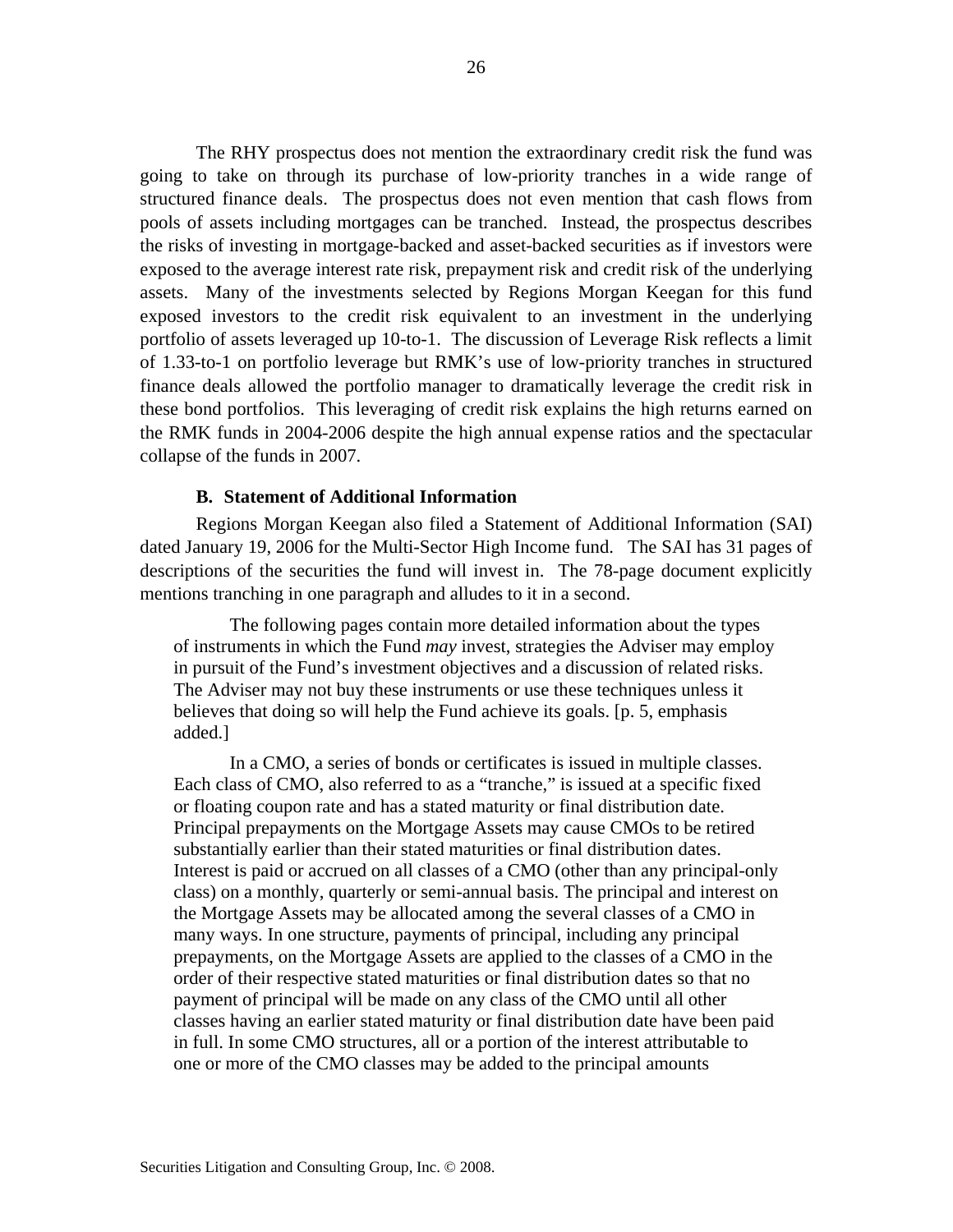attributable to such classes, rather than passed through to certificate holders on a current basis, until other classes of the CMO are paid in full. [p.9]

And

Investments in Subordinated Securities. The Fund *may* invest in subordinated classes of senior-subordinated securities ("Subordinated Securities"). Subordinated Securities have no governmental guarantee, and are subordinated in some manner as to the payment of principal and/or interest to the holders of more senior mortgage- or asset-backed securities arising out of the same pool of assets. The holders of Subordinated Securities typically are compensated with a higher stated yield than are the holders of more senior securities. On the other hand, Subordinated Securities typically subject the holder to greater risk than senior securities and tend to be rated in a lower rating category (frequently a substantially lower rating category) than the senior securities issued in respect of the same pool of assets. Subordinated Securities generally are likely to be more sensitive to changes in prepayment and interest rates, and the market for such securities may be less liquid than is the case for traditional debt securities and senior mortgage- or asset-backed securities. [p.11, emphasis added.]

Neither reference to tranching in the SAI tells investors that RHY will be concentrated in the lowest priority, highly-leveraged tranches in deals backed by assets with significant credit risk and that as a result investors will be exposed to extraordinary credit risk.

#### **C. Semi-Annual Reports**

 $\overline{a}$ 

RMK filed a semi-annual report for RHY as of September 30, 2006 wherein it describes the fund's risks as follows.<sup>26</sup>

INVESTMENT RISKS: Bond funds tend to experience smaller fluctuations in value than stock funds. However, investors in any bond fund should anticipate fluctuations in price. Bond prices and the value of bond funds decline as interest rates rise. Longer-term funds generally are more vulnerable to interest rate risk than shorter-term funds. Below investment grade bonds involve greater credit risk, which is the risk that the issuer will not make interest or principal payments when due. An economic downturn or period of rising interest rates could adversely affect the ability of issuers, especially issuers of below investment grade debt, to service primary obligations and an unanticipated default could cause the Fund to experience a reduction in value of its shares. The value of U.S. and foreign equity securities in which the Fund invests will change based on changes in a company's financial condition and in overall market and economic

<sup>&</sup>lt;sup>26</sup> RHY's self-descriptions for the periods ending September 30, 2006, March 31, 2007 and September 30, 2007 are excerpted in Appendix 1.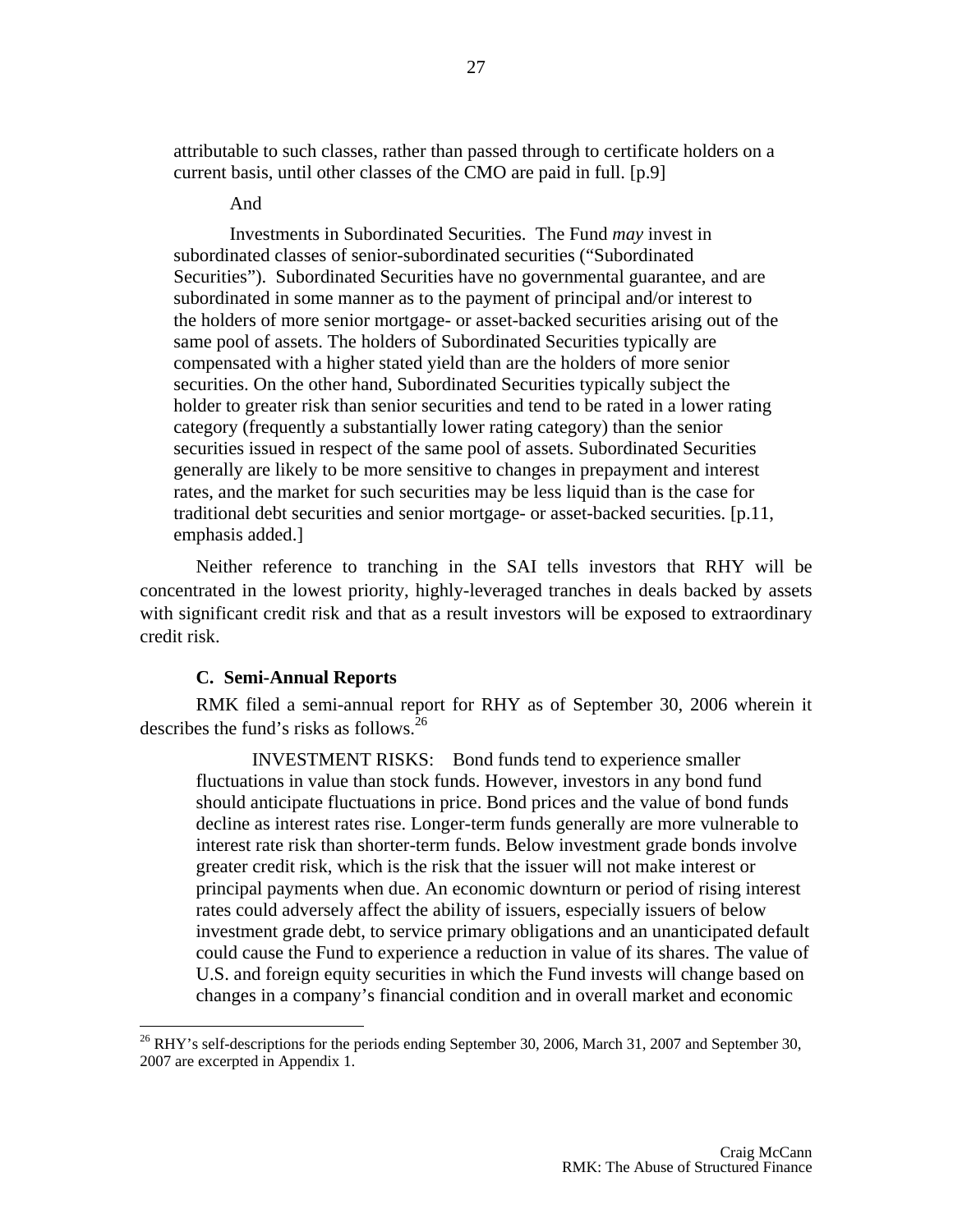conditions. Leverage creates an opportunity for an increased return to common stockholders, but unless the income and capital appreciation, if any, on securities acquired with leverage proceeds exceed the costs of the leverage, the use of leverage will diminish the investment performance of the Fund's shares. Use of leverage may also increase the likelihood that the net asset value of the Fund and market value of its common shares will be more volatile, and the yield and total return to common stockholders will tend to fluctuate more in response to changes in interest rates and creditworthiness.

This description of investment risks is typical of each of the other RMK funds. Nowhere in this description is there any mention of the leveraged credit risk investors were exposed to as a result of the fund's concentration in low-priority tranches in structured securities. In the same semi-annual report as September 30, 2006, RMK described the fund's recent returns as follows.

During the first half of RMK Multi-Sector High Income Fund, Inc.'s fiscal year 2007, which ended September 30, 2006, the Fund had a total return of 15.39%, based on market price and reinvested dividends. For the six months ended September 30, 2006, the Fund had a total return of 6.16%, based on net asset value and reinvested dividends. For the six months ended September 30, 2006, the Lehman Brothers Ba U.S. High Yield Index 1 had a total return of 4.12%. The Fund's strong market performance is a reflection of investor's desire for cash distributions as well as the stability of the Fund's net asset value offered by a very diverse portfolio.

During the first six months of the 2007 fiscal year, corporate high yield debt and common stocks were the best performing asset categories. Credit spreads (the yield premium required for risky assets over riskless assets such as U.S. Treasuries) contracted, or shrank significantly in the corporate sector providing meaningful outperformance for corporate securities. In the asset-backed sector, however, concerns over the slow down in housing and real estate in general caused credit spreads to expand and acted to depress overall performance from our portfolio of mortgage related securities. Asset-backed bonds secured by aircraft leases, medical equipment leases and ship leases continued to perform very well.

During the same period, we made substantial allocation shifts away from home equity loans and into collateralized loan obligations focusing specifically on packages of senior secured corporate loans, both domestic and international. Further allocation shifts will focus on moving out of some floating rate assets and into more fixed rate assets as we expect the Federal Reserve to begin lowering short term rates at some point in 2007.

As of September 30, 2007 - one year later - RMK slipped this sentence into the paragraph describing RHY's risks.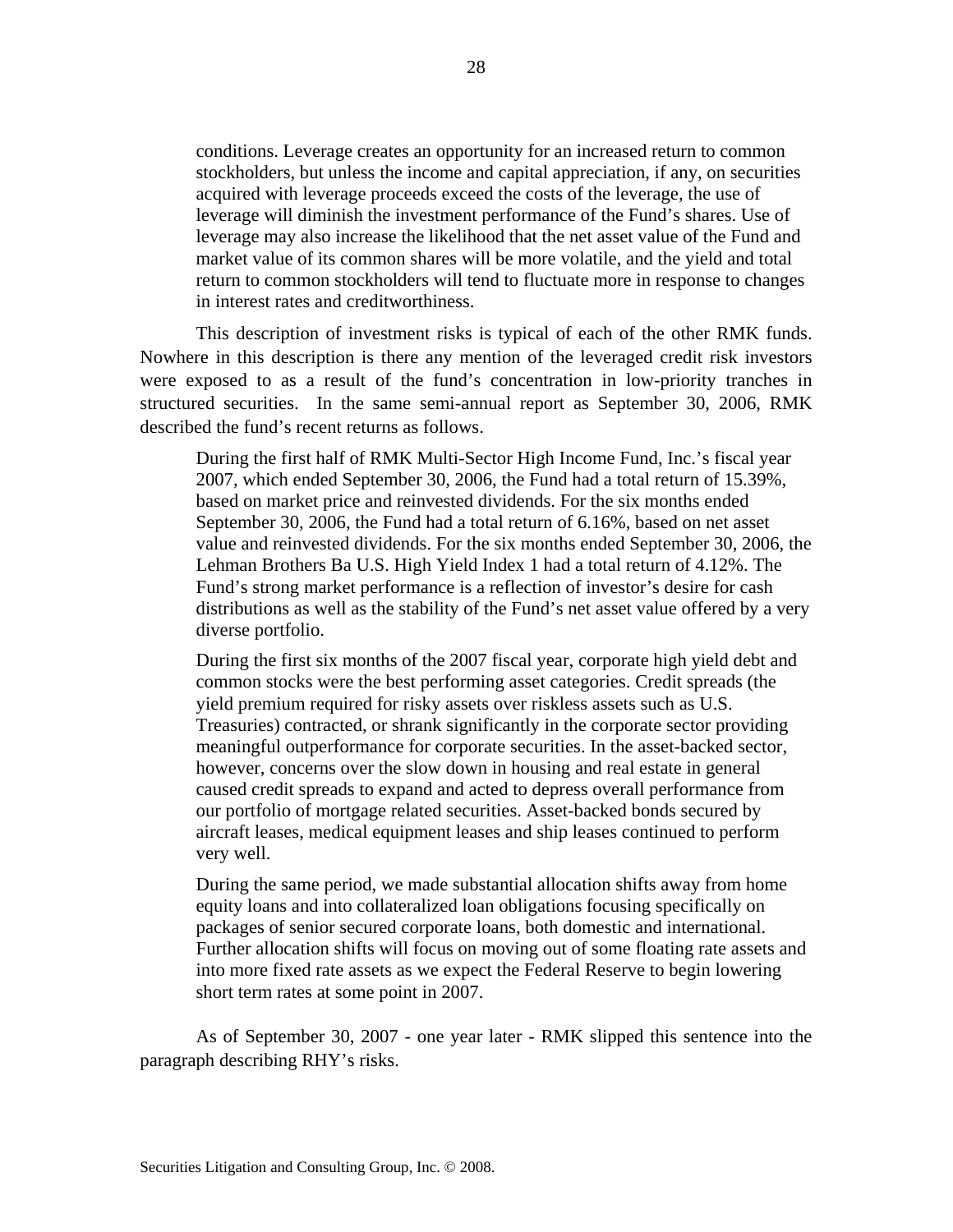The Fund's investments in mortgage-backed or asset-backed securities that are "subordinated" to other interests in the same pool may increase credit risk to the extent that the Fund as a holder of those securities may only receive payments after the pool's obligations to other investors have been satisfied.

RMK, in part, described RHY's recent returns as follows.

The turmoil in the mortgage market that began in December 2006 and the credit crunch that began during the Fund's first fiscal quarter has continued to plague the performance of both the Fund's net asset value and market valuation. Although below investment grade corporate debt has held up reasonably well, any asset related to residential real estate has been materially devalued. This is especially true for mortgage-backed securities and collateralized debt obligations.

The market's appetite for credit sensitive assets has totally reversed course from the prevailing environment of 2006. A massive unwind of leverage has literally evaporated market liquidity in all structured finance assets and put selling pressure on virtually all credit-sensitive assets. Although this has been a sector of the fixed income markets that has provided very satisfying results in past periods, 2007 has proven to be much more difficult than we could have anticipated.

Even these belated disclosures do not accurately reflect what happened to investors in RHY and the other RMK funds. RMK invested a substantial majority of the portfolios in low-priority tranches. It is not that these securities *may* increase credit risk, these securities dramatically do increase credit risk. Also, as RMK acknowledges that the 2007 losses were suffered because of the subordinated structured securities it held, it says for the first time that its prior returns were due to investments in the same risky structured securities. This leveraged credit risk was not previously disclosed to investors but would be well known to the portfolio managers who ran the funds.

Finally RMK gets closer to full disclosure a few months later when it filed the December 31, 2007 semi-annual report for its Select High Income fund.

… The structured finance category has taken the hardest hit so far due to the implicit (i.e., built into the structures) and explicit (i.e., financed, or bought on margin) leverage employed for this asset category. ...

This appears to be the first disclosure by RMK that it was investing in securities that had the effect of leveraging up the credit risk investors in its funds faced.

# **VI. Conclusion**

Investors in Regions Morgan Keegan's six bond funds lost two billion dollars in 2007 because of losses on poor-quality asset-backed securities, leveraged up many times over by complex capital structures. A rudimentary analysis of the type RMK claimed to perform on its holdings would have determined that it was exposing investors to as much as 10 times the credit risk of the underlying, already risky, debt in exchange for 1% or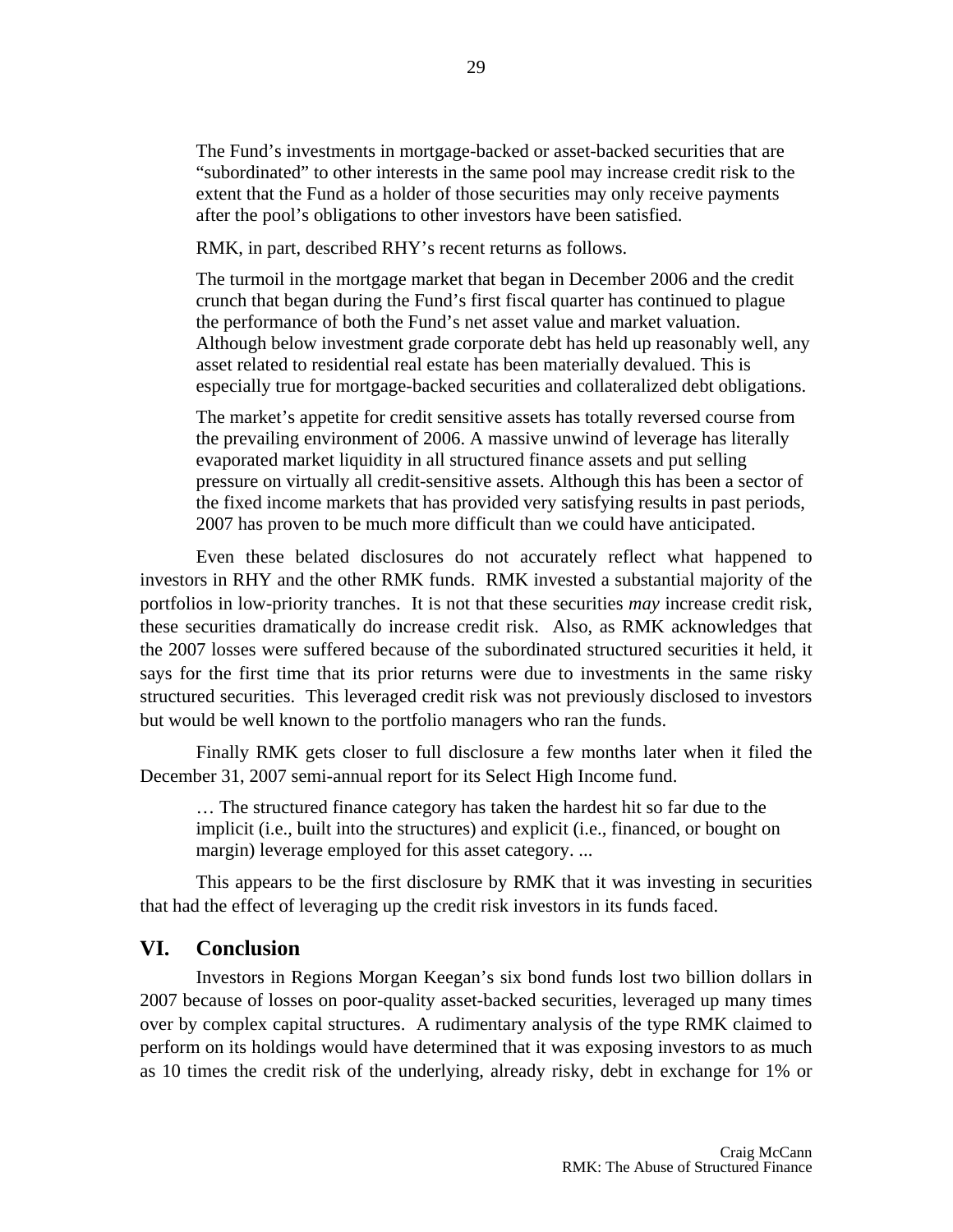2% higher returns than a diversified, transparent high-yield bond portfolio would have earned.

In addition, Morgan Keegan told investors that it did in depth evaluation of the mutual funds it recommended to its retail customers.<sup>27</sup> Such an evaluation of any of the six RMK funds discussed herein would have uncovered RMK's misrepresentation of risky asset-backed securities as corporate bonds and preferred stocks and the highlyleveraged credit risk in the low-priority asset-backed securities held in the funds which RMK had not disclosed.

The losses suffered by investors in these funds were not the result of a "flight to quality" or a "mortgage meltdown" as has been asserted. Investments in diversified portfolios of junk bonds and mortgage backed-securities did not suffer significant losses during the time period investors in RMK funds suffered catastrophic losses.

RMK did not fully or accurately inform investors in its bond funds of the risks of the subordinated tranches the funds held until well after the losses had occurred. Moreover, prior to March 31, 2008 RMK affirmatively misrepresented hundreds of millions of dollars of risky securities it held in these portfolios as corporate bonds and preferred stocks.

## **Mutual Fund Research Sets Morgan Keegan Apart**

<sup>&</sup>lt;sup>27</sup> See www.morgankeegan.com/MK/Investing/Newsletters/mor\_invest0406.htm#1

Your Morgan Keegan financial advisor has just recommended that you add a certain mutual fund to your portfolio to strengthen your assets and increase the diversity and stability of your holdings. But how do you know that the mutual fund your advisor is offering is best for you? The answer: Morgan Keegan's exceptional due diligence. At Morgan Keegan, mutual funds are subject to one of the most detailed, thorough and exhaustive due diligence processes in the industry. It is just another example of how Morgan Keegan puts the interests of our clients before everything else. …

<sup>&</sup>quot;We go beyond the past performance records provided by services like Morningstar," explains Gary Stringer, Director of Investments, Wealth Management Services at Morgan Keegan. "We're not so much concerned with what funds have done in the past, but with what they will do for us in the future. And the best way to do that is to really get to know the people managing the funds and learn as much as we can about how they intend to earn our clients money." …